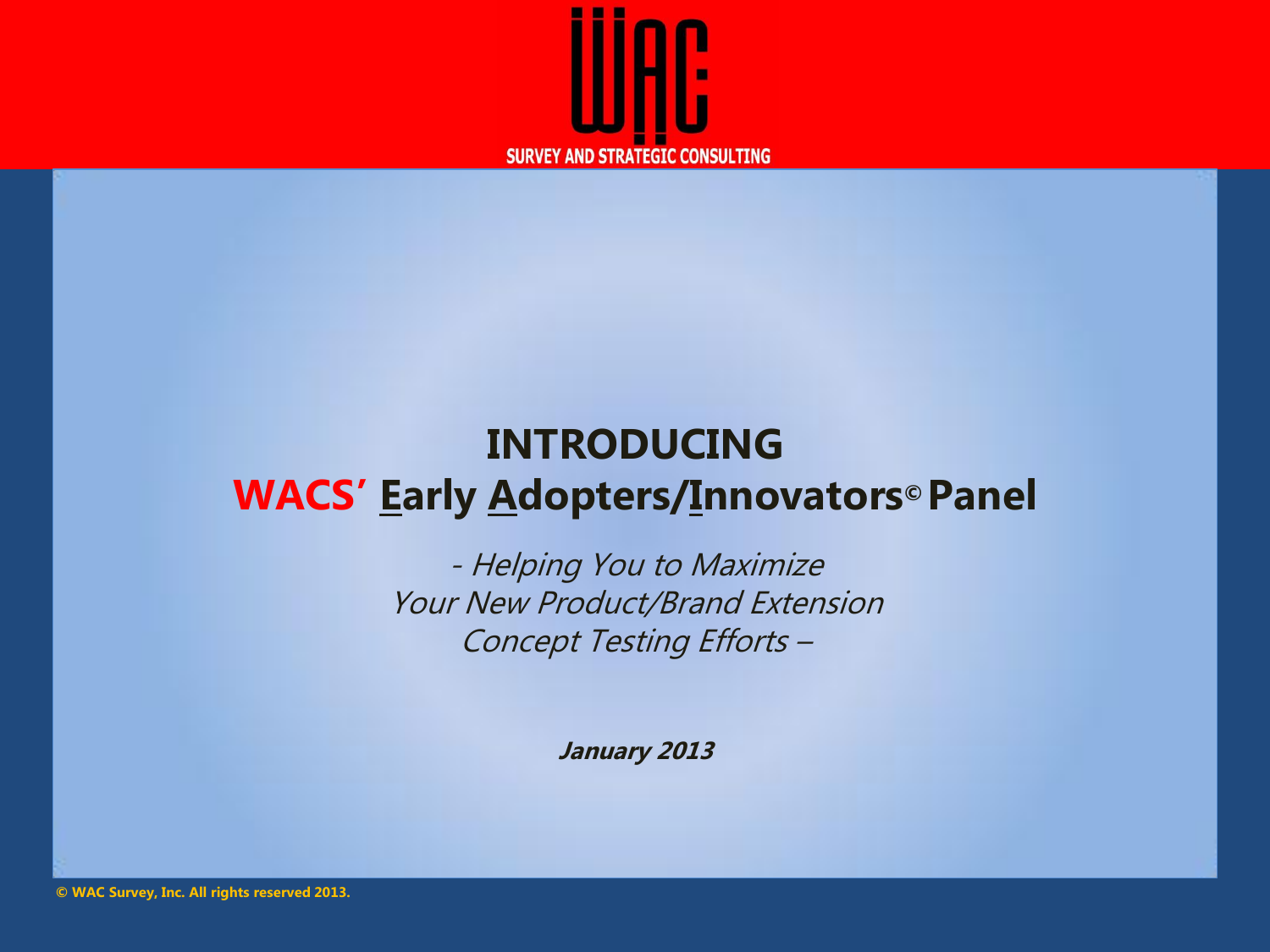# **Background**

- Throughout the course of 2012, several WACS clients asked us how their 2013 market research efforts could be optimized to help improve upon their organizations' low new product success rates. As you have been hearing for years, new product **failure rates** have traditionally been high for decades, and there has been increasing pressure placed on the contributions that MR is asked to make towards improvement upon new product success rates. So, we have been asked what, if anything, could be done to improve this situation.
- Most of our WACS clients have indicated their understanding of and adherence to the **theory of diffusion and innovation**…i.e., the acknowledgement that **early adopters and innovators** play a most significant role in the ultimate success of any new product, especially at the early stages of introduction and diffusion—and that they, our clients, would be interested in capitalizing on a protocol of early adopters and innovators inserted into their research programs for 2013.
	- Applying diffusion of innovation theory, Early Adopters and Innovators (comprising 20 percent of almost any brand's franchise), are the first to try new ideas, processes, goods and services. Early Adopters/Innovators generally rely on their on intuition and vision, choose carefully, are usually considered 'experts' or 'mentors', have greater knowledge about their product categories, and have above-average education level.
	- For any new product to be successful, it must first attract and gain advocacy of these customers, so that its acceptance or 'diffusion' can be passed on to the next groups of consumers: early majority, later majority, and then on to laggards. It is unlikely that product successes can readily occur without this group's approval.
- WACS is currently at the forefront for applying the marketing efficiency of EA's/I's for its customers—specifically to help capitalize on this valuable group for research and marketing purposes—in an effort to boost your research efforts for enhancing your company's new product successes. Read further to learn what we can do for you.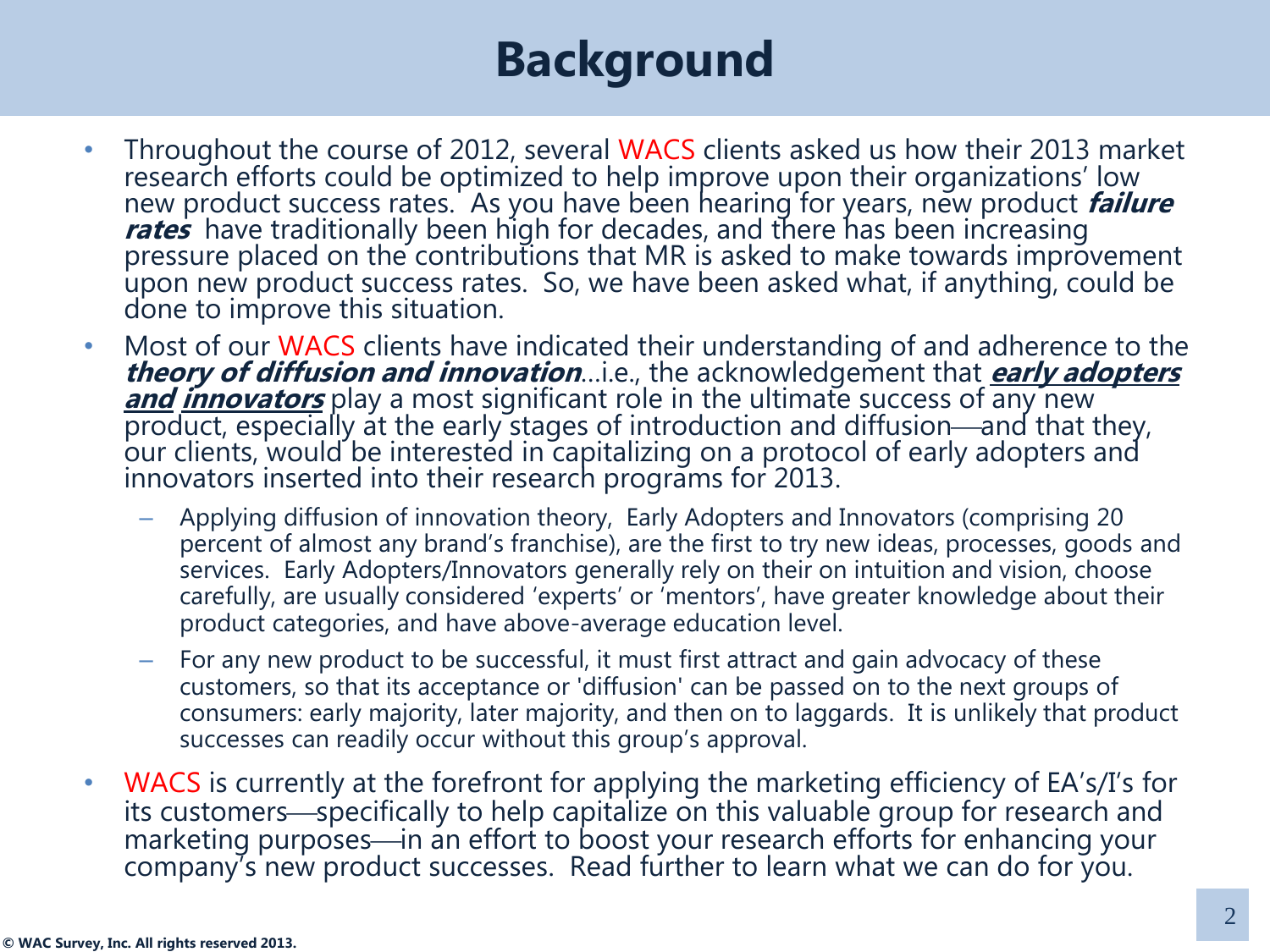### **Discussion: Evolution of a 'Hit'**

#### **WHY ARE EARLY ADOPTERS AND INNOVATORS SO CRITICAL TO ANY NEW PRODUCT EFFORT?**

- For each and every latest 'hit' new product, existing brand, TV show, movie, Broadway show, successful novel, latest rage in fashion, cosmetics and accessories product, automobile, cell phone, computer, home entertainment breakthrough, vacation spa and consumer product, the diffusion of tastes and preferences which directly make any phenomenon a 'hit' requires a very definite evolutionary process.
	- It is a marketing process that requires, in fact, a segment of 'special' consumers' who ultimately become responsible for making that phenomenon a 'hit'.
	- The process is termed either 'buzz' or 'word of mouth' and requires that several different marketplace subgroups be identified and attended to in some way in order to insure that the required evolutionary 'hit'-making process is achieved:
		- 1. Innovators
		- 2. Early Adopters
		- 3. Early Majority
		- 4. Late Majority
		- 5. Laggards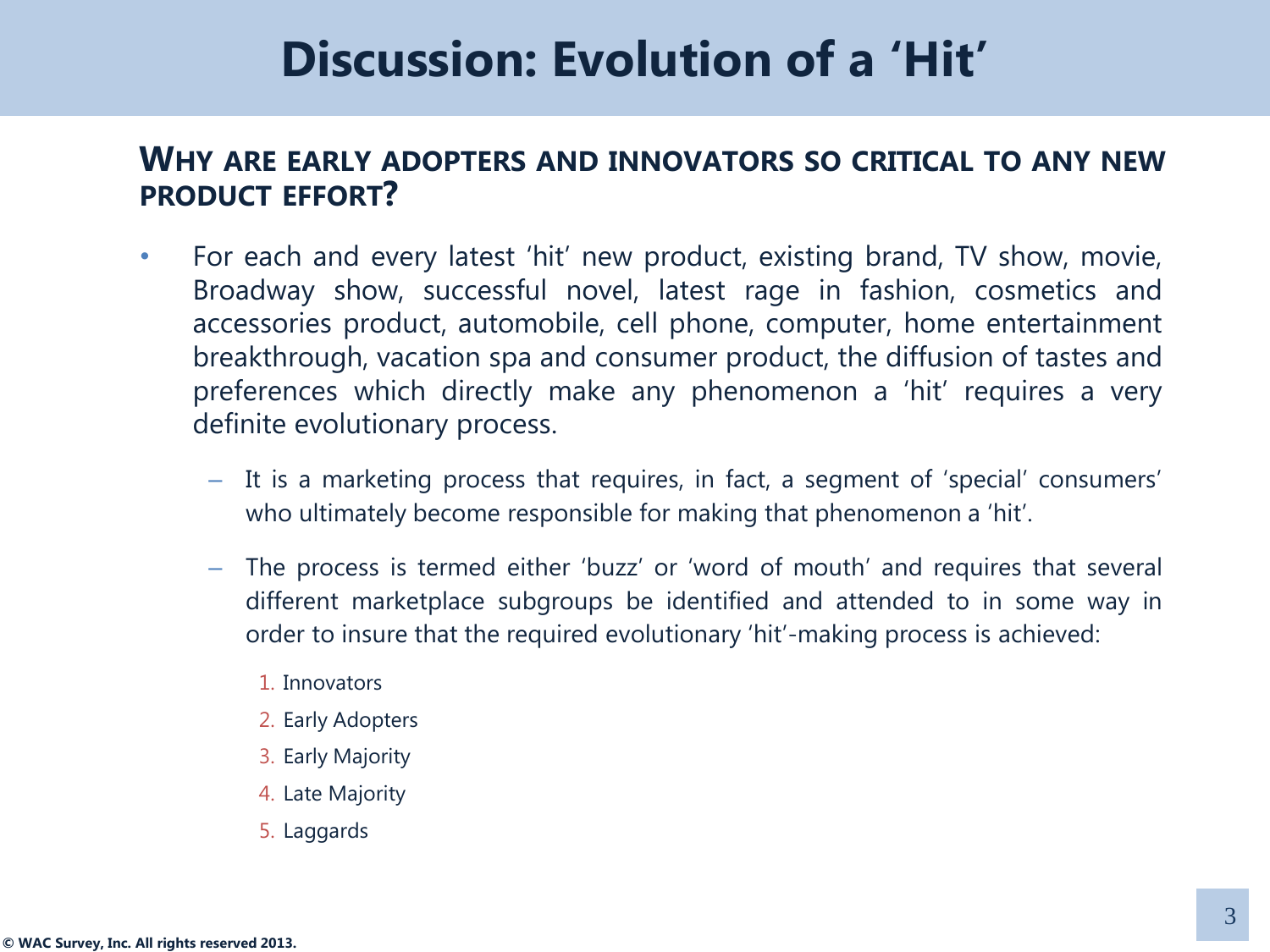### **What Makes a 'Hit' ?**

- **EVERY MOVIE STUDIO AND TV NETWORK SEEKS TO CREATE THE NEXT 'HUNGER GAMES', 'ARGO', 'BIG BANG THEORY', 'MAD MEN', SPIDERMAN FRANCHISE OR 'HOMELAND'. SAME HOLDS TRUE FOR FASHION, COSMETICS, RADIO, HIGH TECH, AUTOS, VIDEOGAMES, PACKAGED GOODS, FAST FOOD, SNACKS, BANKING, APPLIANCES AND TECH PRODUCTSEACH MANUFACTURER IS SEEKING THEIR NEXT BIG 'THING'. EACH BRAND ATTEMPTS TO SUCCEED WITH SOME REPLICA OR VARIATION OF WHAT HAS BEEN SUCCESSFUL, OR SEEKS THAT 'HOLY GRAIL' PRODUCT THAT IS UNIQUE, UNPRECEDENTED YET ADDRESSES A KEY TANGIBLE NEED OR EMOTIONAL LEVER.**
	- What is the next Facebook, Twitter, Instagram or Pinterest? Will Facebook overcome its IPO?
	- American Idol begot The Voice and X Factor. What's next in this genre?
	- In the 'World of Fashion' who will be the next Jason Wu, Derek Lam, Helmut Lang, Alexander Wang or Isabel Morant?
	- Will 'the Cloud' live up to its hype? Will X Box' 'Loop' become a 'hit'?
	- Zipcar has its unique niche, and has just been purchased by Avis. How will this affect the auto rental industry?
	- What can ever possibly supercede iPads and iPhones? 'Bendy' Screen Smartphones? 'Smart Skin Phones? Will Google's Smart Glasses become a reality? Will LG's foray into 'smart' appliances lead the way for other manufacturers? What will happen when 3D glasses meet the i-Pad?
	- What's the next 'big thing' in automobiles? What will surpass auto-park? What does the future hold for the 'Hiroko', voice command and Ford's new Lane-keeping System?
	- Crowd-sourced learning such as Udemy and Sophia will drastically affect the Education industry
	- Playgrounds that come equipped with workout equipment to avoid two of the biggest barriers to working out: access and cost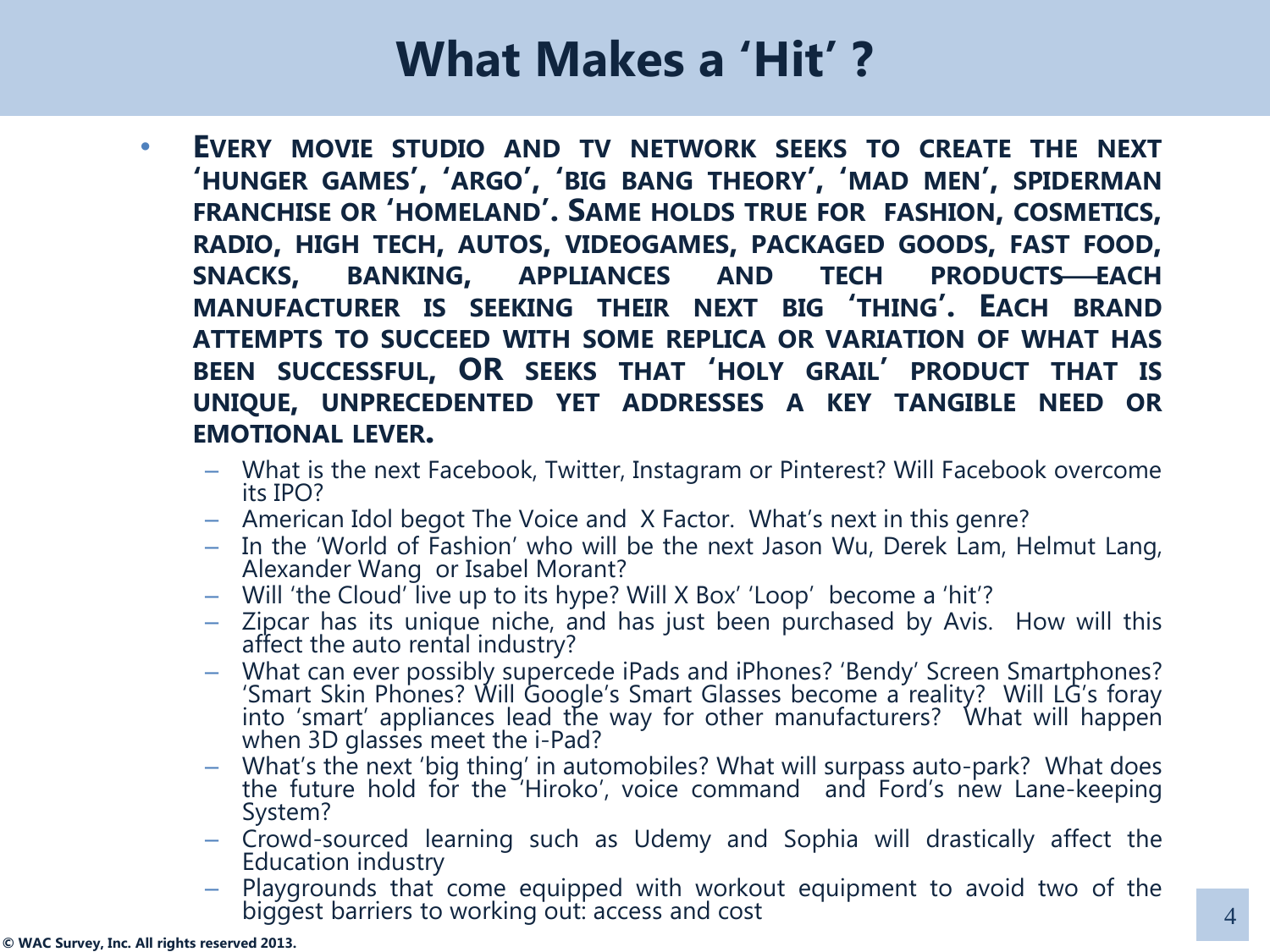#### – **THE FUTURE OF FOOD, DINING AND RESTAURANTS SHOWS DYNAMIC FLUX AND INCLUDES MORE THAN JUST FUSION:**

- Perpetual Snacking
	- $\triangleright$  Smaller portions and mini-bites will invade restaurant menus and grocery stores.
	- $\triangleright$  Fast Food is blurring the line between a snack and a meal, frugal consumers are looking at snacking as an affordable indulgence
	- $\triangleright$  Frito Lay is focusing new product launch efforts on new snack products made from natural ingredients.
- The Connected Table
	- $\triangleright$  Geo-targeting apps, recipe commenting, crowd-sourced restaurant reviews and tweets between bites will mean you're never alone.
	- $\triangleright$  Kraft's iPhone Assistant is delivering to time-starved consumers targeted offers and helpful videos based on tracking consumer behavior through the use of the App.
- In-Your-Face Nutrition
	- $\triangleright$  Front-of-pack labeling, nutrition disclosure on menus and calorie counting mobile apps will make nutrition messaging hard to escape.
	- $\triangleright$  One can readily envision Harvard's Healthy Eating Plate infographic becoming a standard icon for future food & beverage packaging.
- Dining In Goes Beyond Comfort
	- Consumer trends show that today's time starved consumer really wants meal components easily bundled into a customized meal without spending time cooking."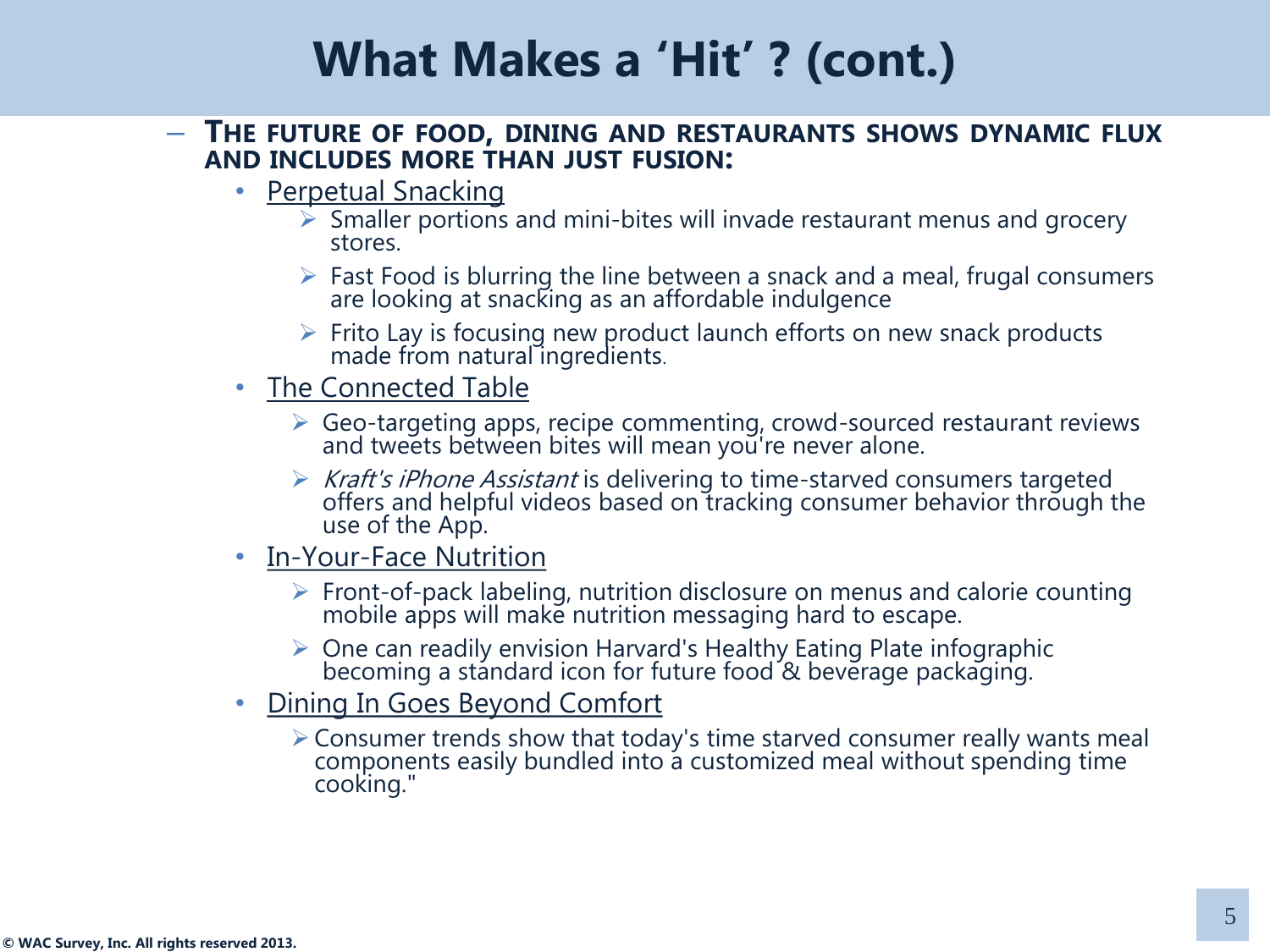#### – **SKINCARE, COSMETICS AND FASHION ARE THE MOST TREND-PRONE CATEGORIES**:

- Smoky eyes, high gloss, new age color spectrum
- Derek Lam, Cavalli, Griesse, Clover Canyon, Jonathan Simkhai, and the list goes on……..
- 'Smart' clothing to monitor body performance
- Digital skin and body clinics
- Natural, organic: eucalyptus, borage and cucumber
- Cosmeticeuticals category will explode by 2015
- Male make-up brands

#### – **HOME APPLIANCES, KITCHEN DESIGN SHOW GREAT PROMISE:**

- Induction cooktops
- Built in, concealed appliances
- Crystalline sink and flush
- Natural stone look

#### – **NEW WAYS OF USING MOBILE AND THE WEB HAVE ALREADY AFFECTED HOW WE BROWSE AND SHOP:**

- In-store comparative price-checking via mobile
- Use of the web for information gathering, opinion-seeking
- Early adopters more important than ever as 'go-to' experts, opinion leaders and market-makers as diffusion of innovation theory takes hold to greater than ever extent due to new digital age
- Click and Collect, Shoppable Walls and Same Day e-Commerce delivery are on the rise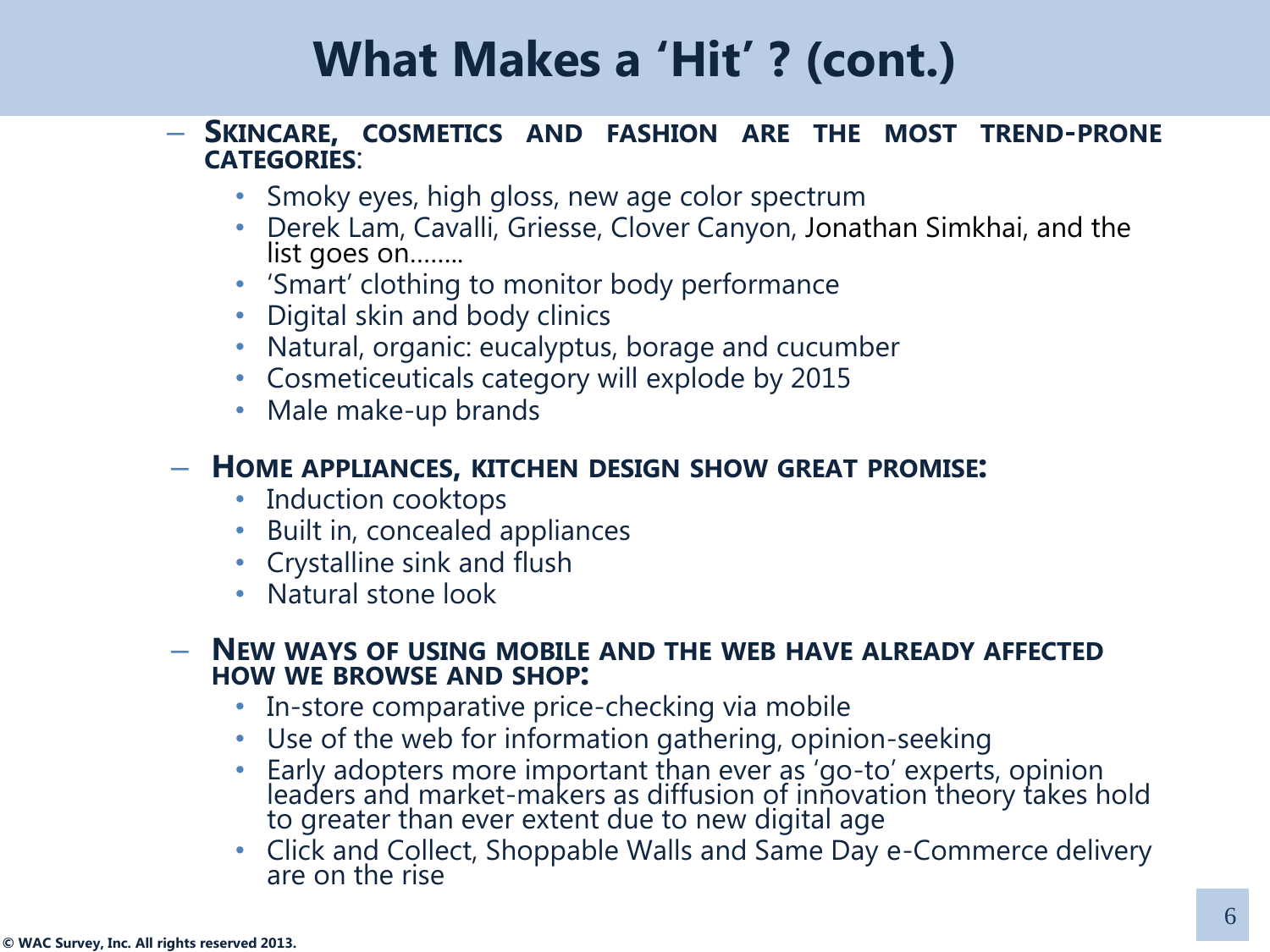#### • **WHAT IS IT THEN THAT MUST BE IN PLACE FOR THE 'NEXT BIG THING' TO HAPPEN?**

- 1. There must be an 'idea' that can be spread
- 2. The 'spreading' is called 'buzz' or word of mouth
- 3. The buzz is spread by those who are 'experts' or 'influentials' who tell their friends or colleagues about the new 'idea' (e.g., TV show, movie, novel, product, fashion designer, etc.). 'Experts' enjoy credibility among their peers so that their word is taken as 'gospel'
- 4. Innovators and Early Adopters are the ones who first buy or 'buy into' your idea, but they must also be the ones to spread word of mouth and buzz.
- 5. Every market and product category contains these initiators who spread word of mouth. These are usually the Early Adopters-Innovators. Finding and seducing this important group is an essential step in creating a 'hit'
- 6. Early Adopters are seen as knowledgeable and 'expert' and are more eager to 'sell in' your new 'product'. Innovators want to be the 'first one in'. If your concept and product pass muster with these two groups, the 'idea' migrates to the masses. This migration has been called the 'diffusion of innovation'.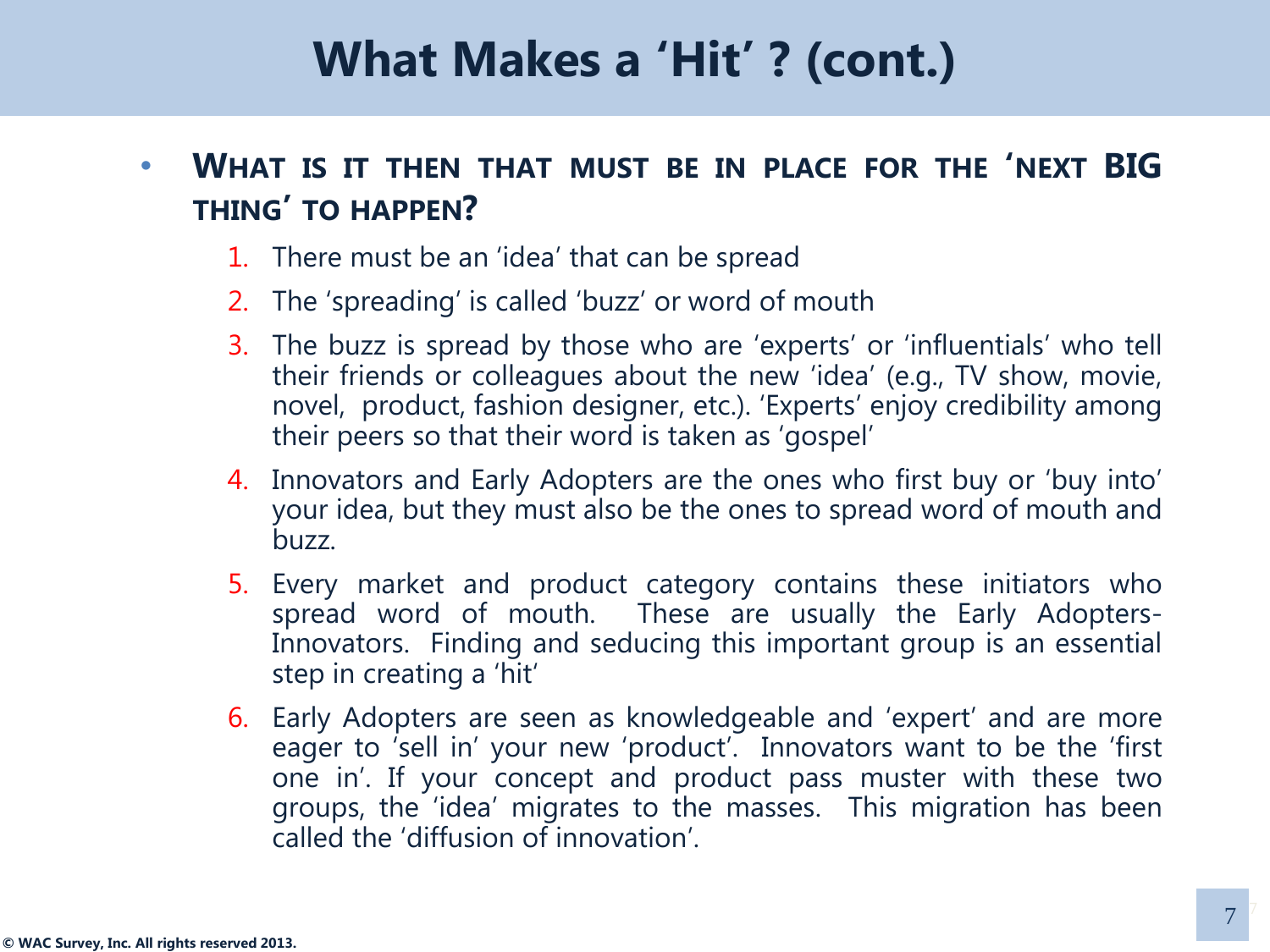- **SOME NEW 'PRODUCTS' CATCH ON AND MORE DO NOT. IT'S NO ACCIDENT.** 
	- When an idea succeeds, it's because several dynamics have occurred smoothly:
		- 1. An idea creates excitement and is seen as worthy of 'buzz'
		- 2. Word of mouth is smoothly and easily spread. 'Viral' marketing campaigns can be planned and implemented to help expedite the process.
		- 3. Early Adopters and Innovators 'spread' it to their friends and colleagues regularly.
		- 4. The initial target group of Innovators and Early Adopters is tightly connected they communicate frequently with credibility amongst themselves and to the Early and Late Majority.
		- 5. How persistent is the 'idea'? Is it a fad that needs to spread quickly before it dies or will it have 'legs'?
		- These are dynamics or signals that can be examined regarding any new idea to determine whether or not it is likely to catch on and become worthy of launching.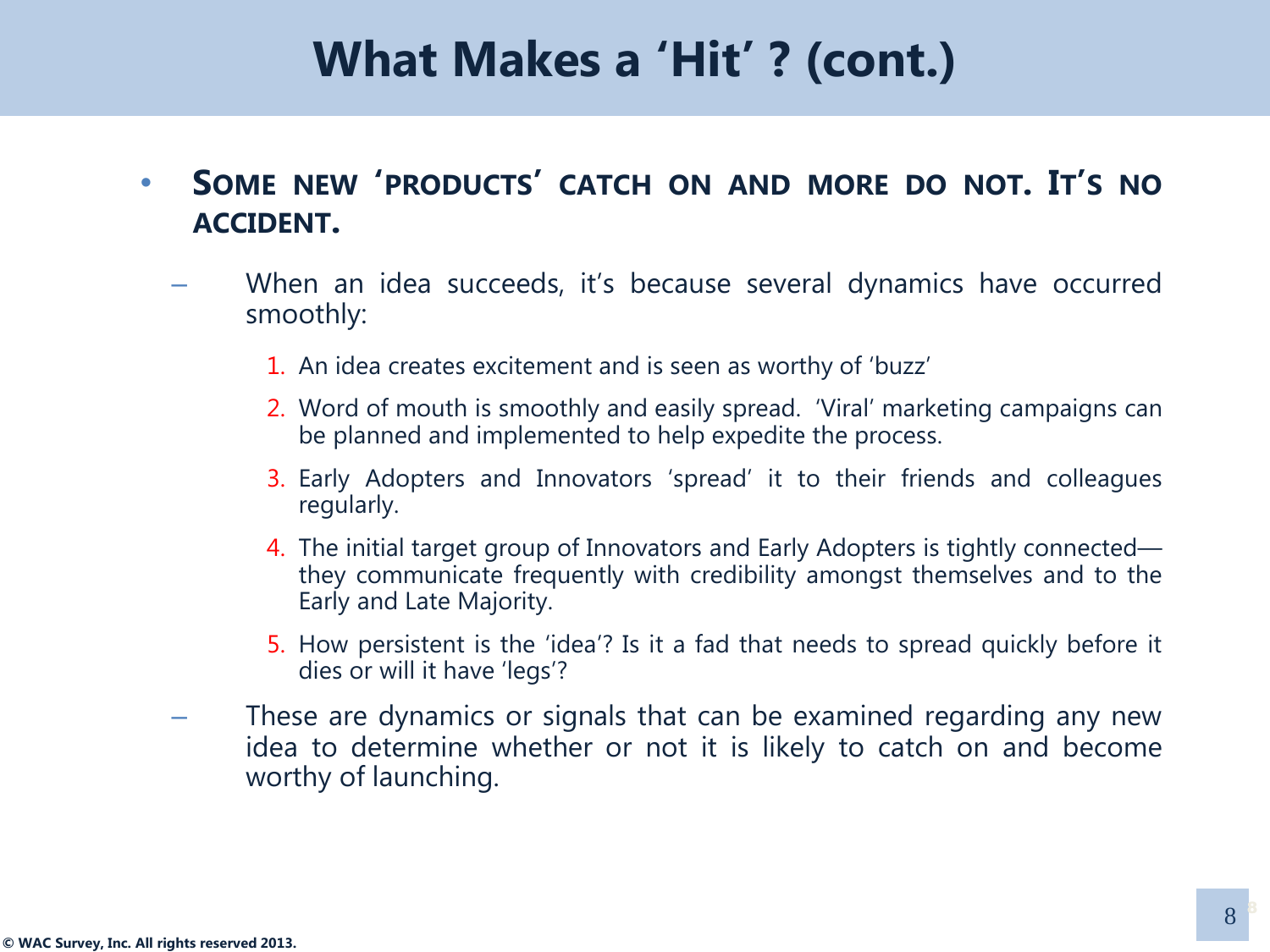• **CONVERSELY, THESE HAVE BEEN SOME NOTABLE NEW PRODUCT FAILURES THAT WOULD SURELY HAVE BEEN AVOIDED HAD EARLY ADOPTERS/INNOVATORS BEEN INCLUDED IN THE DEVELOPMENTAL AND RESEARCH PROCESSES:** 

#### **1. Early 1980's, NEW COKE**:



In the 1970s and early '80s, Coke began to face stiff competition from other soft drink providers. To retain its number one spot, Coke executives decided to cease production of the classic cola in favor of New Coke. The public was outraged, and Coca-Cola was forced to re-launch its original formula almost immediately. Lesson learned --don't mess with success, unless you pre-test your value proposition with Early Adopters/Innovators from your own franchise and the category in general.

#### **2. FORD EDSEL**:



The fact that the Edsel is known as 'The Titanic of Automobiles' speaks volumes about the car's legend. It was launched with much hype in 1957, and showrooms! were packed with curious consumers -- at first. Unfortunately, the car did not live up to high expectations, and only 64,000 were sold in the first year. Perhaps it was the fact that the design of the front grill was compared to 'an Oldsmobile sucking a lemon,' and 'a toilet seat' that turned off consumers. Had Early Adopter-Innovator new car prospects been surveyed, it is likely that a mistake such as the EDSEL would never have happened - (but then, what would we have to talk about 56 years later?)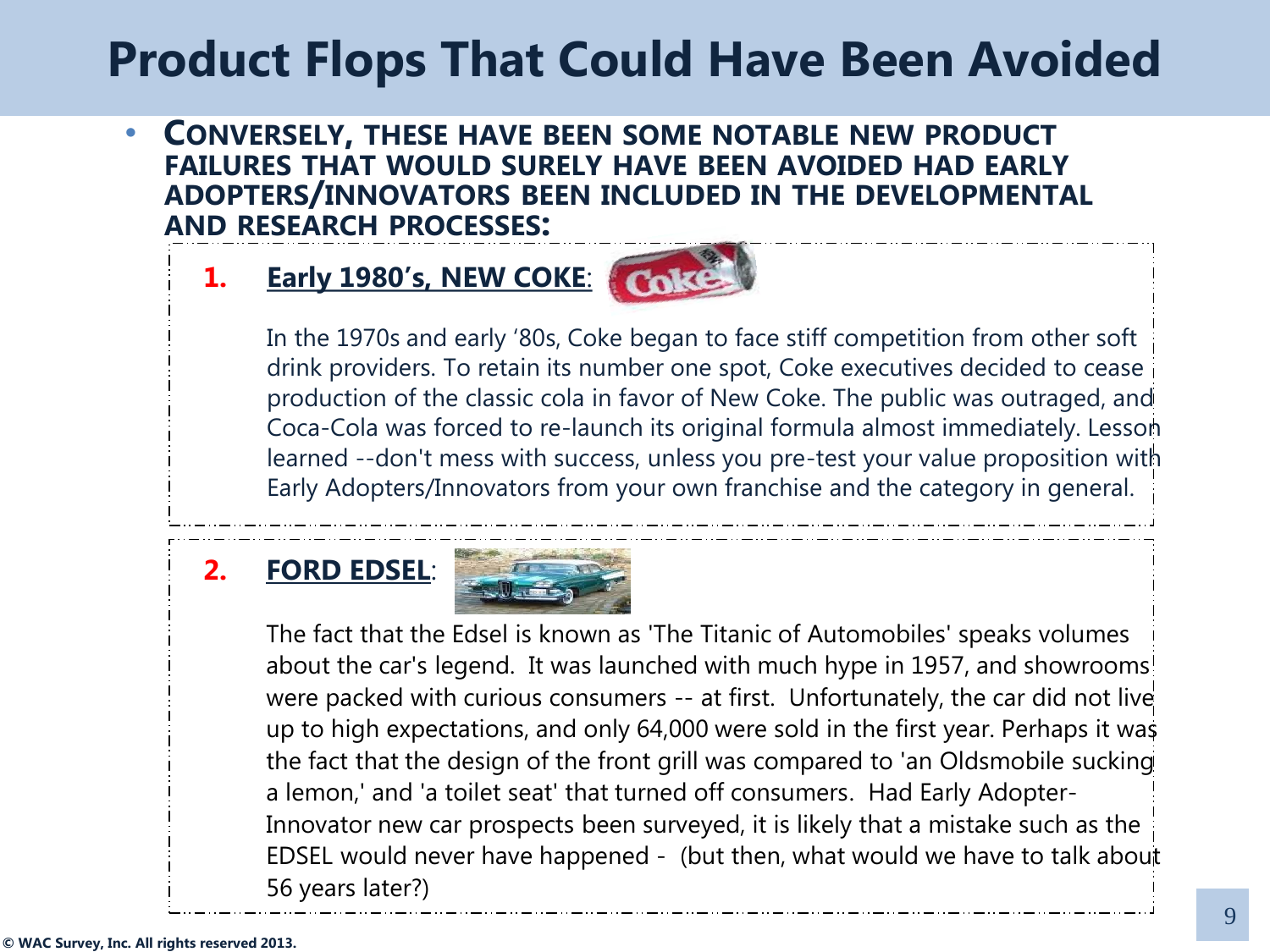#### **3. SONY BETAMAX**:



The Betamax video recorder hit stores in 1975. Just one year later, Sony's rival released another video recorder -- the VHS. By early 1977, four other companies were selling VHS machines. Meanwhile, Sony chose not to license Betamax technology. Because the two formats were incompatible, consumers had to choose between the two. As Sony was the lone Betamax producer, you can guess which system they chose. Had early adopter/innovator video recorder customers been consulted, Sony could have been spared this disaster.

#### **4. MCDONALD'S ARCH DELUXE**:



In an effort to enhance the McDonald's brand image and equity, the company created the Arch Deluxe, a product targeted at adults with more sophisticated palates. Just one problem -- people don't go to McDonald's for a 'sophisticated' burger. McDonald's customers know what they want, and what they want is a classic and convenient burger. Needless to say, when the Arch Deluxe debuted in 1996, consumers weren't lovin' it. Had McDonald's sub-universe of early adopter/innovator customers been asked for their opinion, they most likely would have vetoed the Arch Deluxe.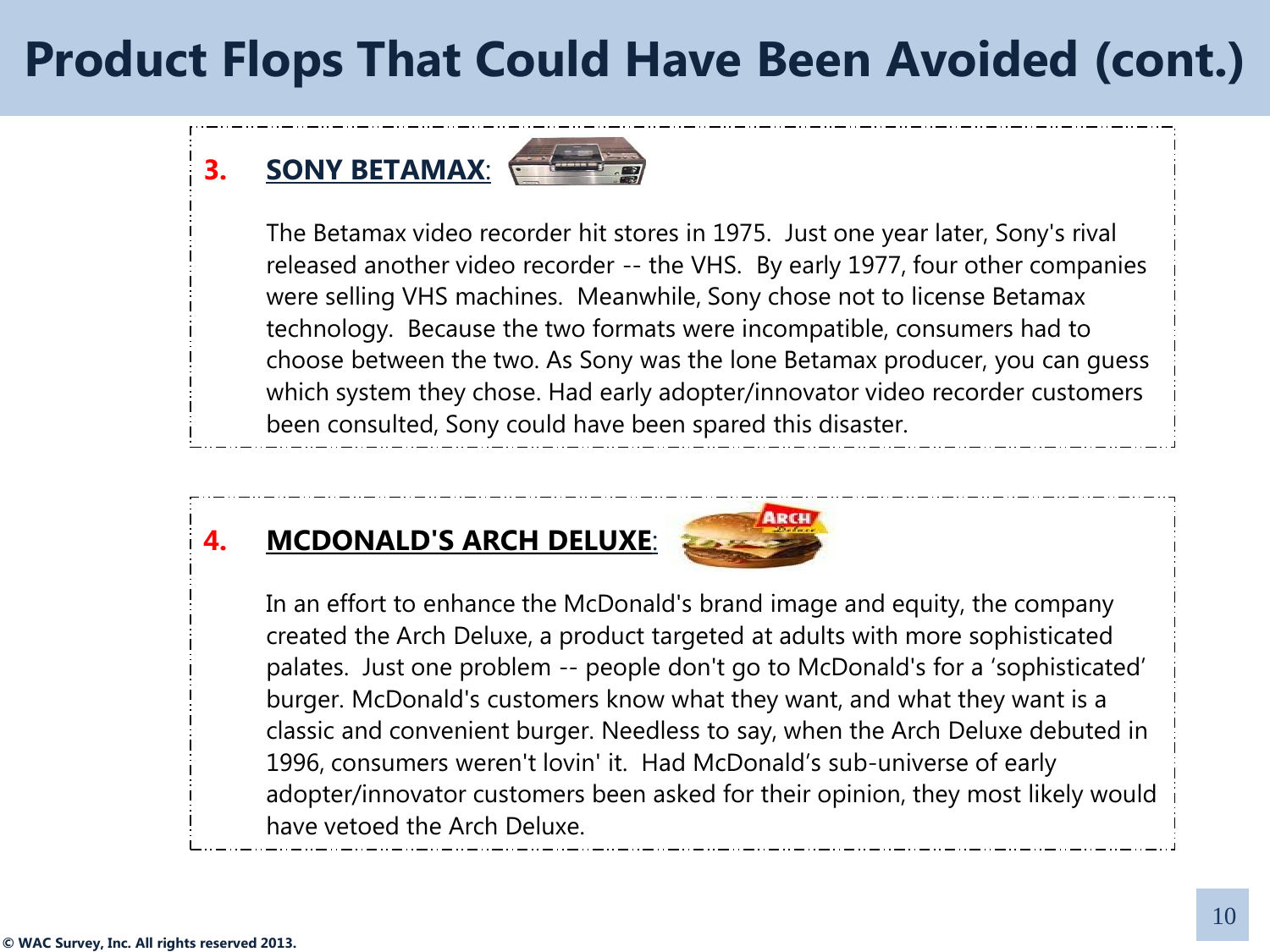#### **5. BEN GAY ASPIRIN:**



Ben-Gay cream is great for topically relieving aches and pains. But the idea of swallowing Ben-Gay for pain relief? - not so appealing. That was the problem the company faced when they tried to launch an aspirin. Their first brand extension, Ultra-Strength Ben-Gay, had been essentially the same product as the original and was very successful. The aspirin? Not so much. BG and pain relief category Early Adopters/Innovators would surely not have been advocates for this product

#### **6. MAXWELL HOUSE READY TO DRINK COFFEE**:



The way Maxwell House described its ready-to-drink coffee sounded appealing enough -- it was "a convenient new way to enjoy the rich taste of Maxwell House Coffee." Just one problem -- the coffee could not be microwaved in its original container, virtually canceling out any "convenience" it may have offered. If you can pour the "ready-to-drink" coffee into a mug and microwave it, you can certainly pour yourself a mug of coffee from a coffeemaker. And that's just what consumers continued to do. Early adopters/innovators happen to be particular about their coffee consumption, and they should have been a key subgroup in MH's testing protocol, if there was one.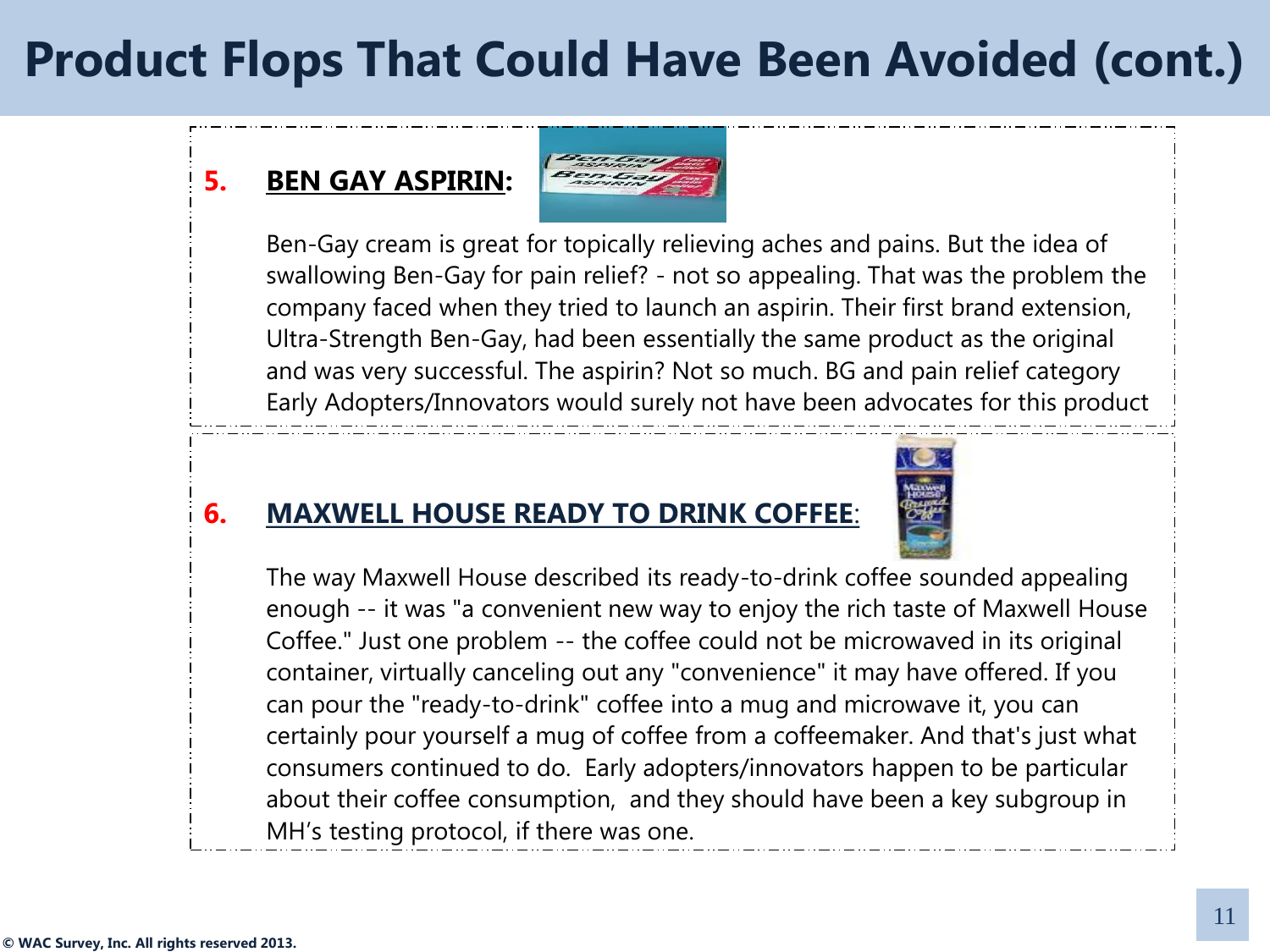#### **7. FRITO LAY LEMONADE:**



Frito Lay Lemonade might have seemed like a good idea at the time: Eating salty corn chips makes you thirsty, and lemonade can cure that thirst. Unfortunately, when people think Fritos, "thirst-quenching" is not an image that comes to mind. Therefore, Frito Lay's brand equity in snacks worked against this from the get-go, and a "logical" brand extension turned out to not be so logical after all. Kanoodling with Early Adopters/Innovators in the FL franchise, as well as EA/I's from within the lemonade category, would have sealed FL Lemonade's doom.

#### **8. KELLOGG'S BREAKFAST MATES**:



The idea behind Kellogg's Breakfast Mates was fairly simple -- pack a box of cereal, include milk and a spoon, and you have a tasty meal on the go! Hey, it worked for Lunchables, right? Unfortunately, Kellogg's failed to take two things into account. First of all, though the milk included in the Cereal Mate did not require refrigeration, no one likes the idea of warm milk. Second, the ads showed parents sleeping while children helped themselves to Cereal Mates -- but the packaging was not child-friendly. These incongruencies led Breakfast Mates to its ultimate failure.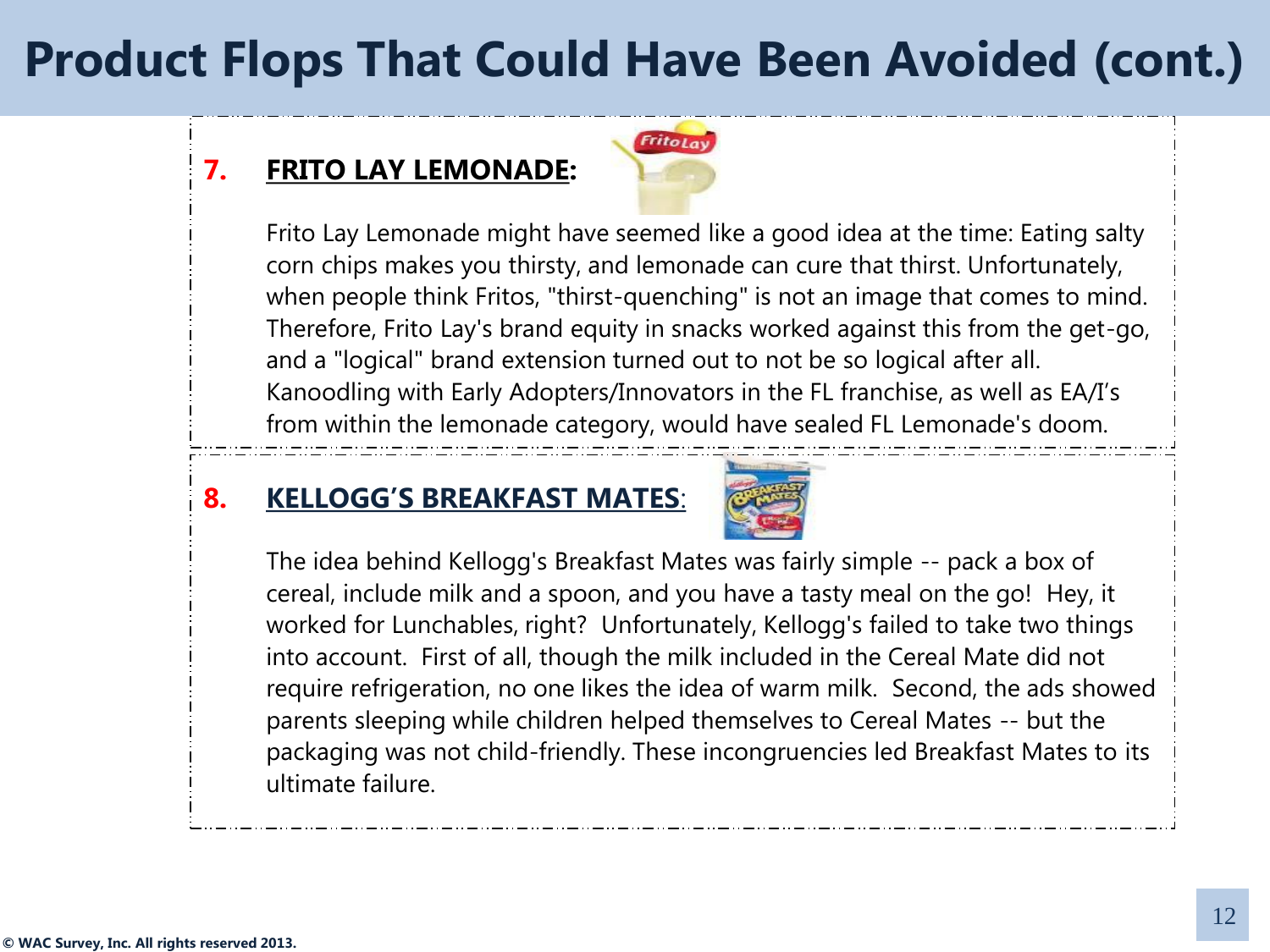#### **9. PEPSI A.M. – CRYSTAL PEPSI:**



In the late 1980s, Pepsi came up with the brilliant plan to cater to the breakfast cola drinker, under the assumption that because Pepsi contained caffeine, it must be a natural substitute for coffee. Well, you know what they say about assumptions -- but needless to say, Pepsi AM was not successful, and neither was Pepsi's later foray into clear cola, Crystal Pepsi. Apparently, when it comes to cola, the consumers know what they want -- they want it BROWN, they want it BUBBLY, and they want to drink it ALL DAY LONG. To advocate these two brands for Pepsi, that is exactly what Early Adopters/Innovators would have told Pepsi Research.

#### **10. SONY EXPERIA TABLET S**:

 $\ddot{\phantom{0}}$ 



Upon launch, the Sony Xperia Tablet S revealed a flaw. There was a space between the tablet's case and screen, particularly unfortunate for a tablet that banks on being splash proof as its major selling point. As the technology consumer moves away from the traditional desktop and laptop, the companies that make these old-world devices cannot thrive unless they replace aged-out products with smartphones and tablets. The consensus among analysts is that most people will use the more portable products as new age PCs, and faster and more powerful processors and new 4G superfast wireless networks will accelerate the adoption. SONY made the effort to enter the tablet market, but almost nothing hurts a consumer electronic product launch as much as a significant flaw in its entry. Perhaps some preliminary intensive product and reaction testing among samples of tech-oriented EA's/I's would have saved the day.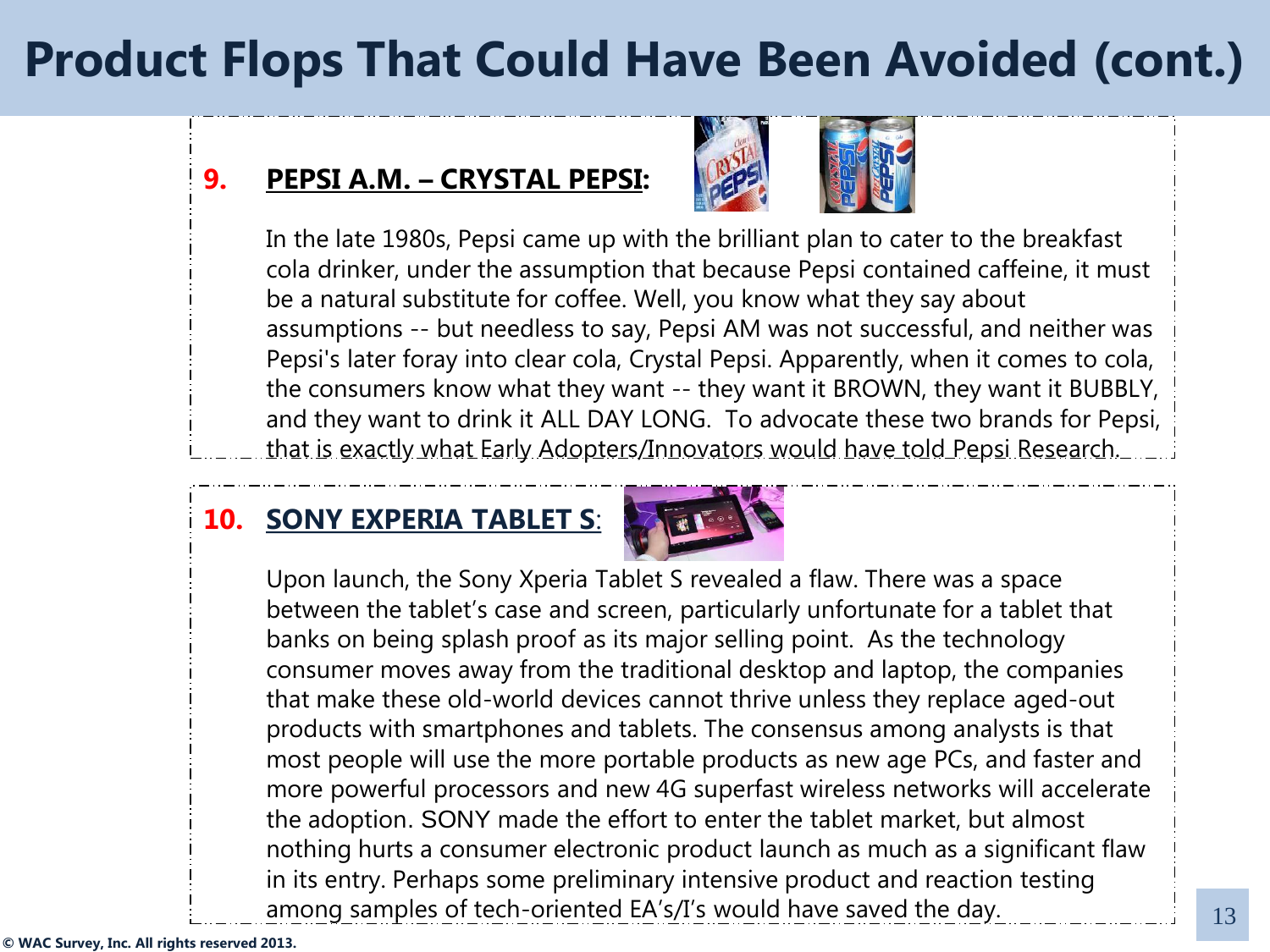### **Who Are the 'Players' in the Game?**

- And, for new products to succeed, there are five segments whose application are integral to the diffusion of innovation process:
	- 1. Innovators
	- 2. Early Adopters
	- 3. Early Majority
	- 4. Late Majority
	- 5. Laggards
- The following New Product/Idea Diffusion Curve demonstrates how each of the groups relate to the success of any new idea, and how critical EA's/I's are at the very earliest stages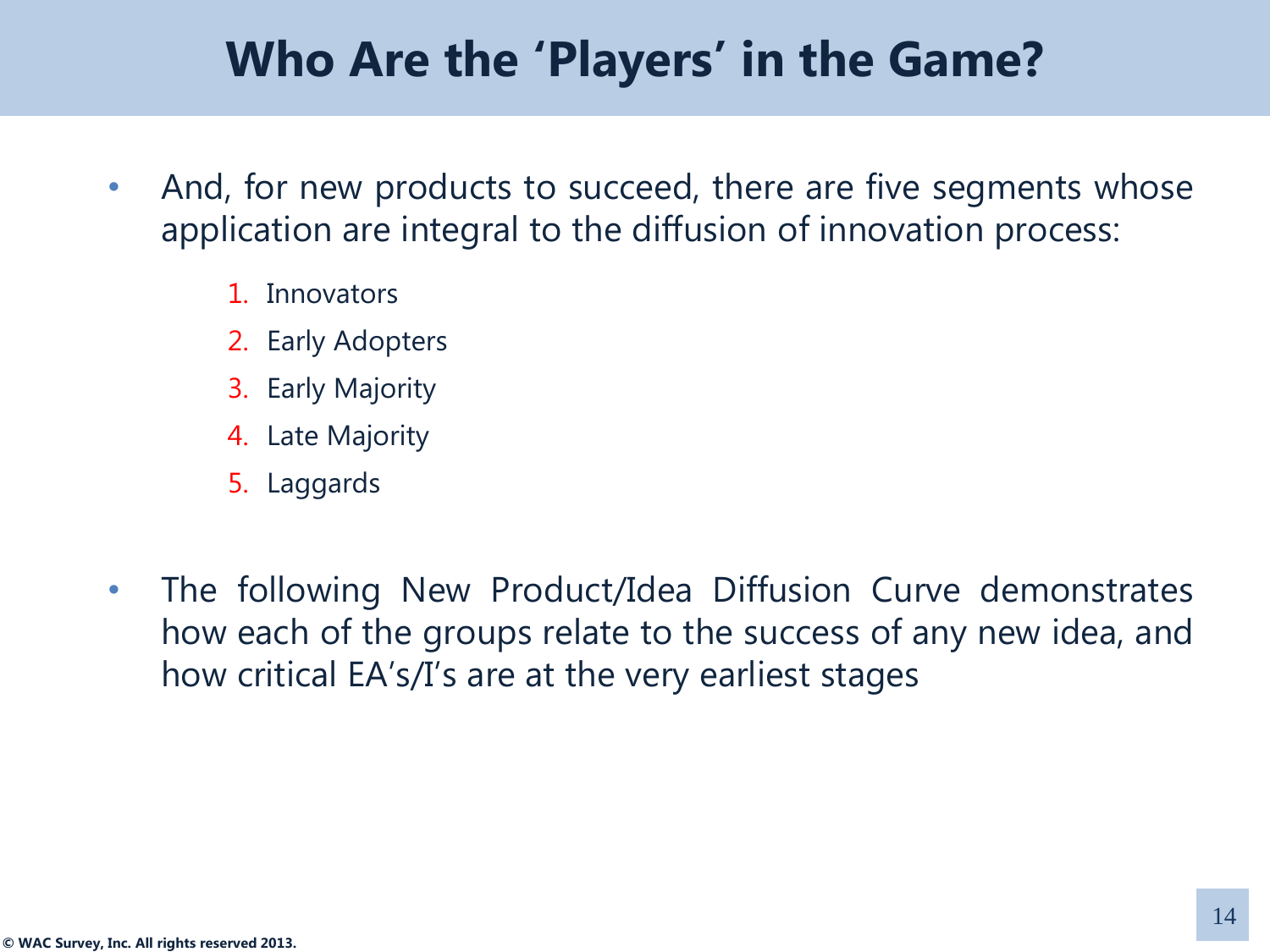#### **Who Are the 'Players' in the Game? A Normal Frequency Curve for the Diffusion of New 'Product' Acceptance**



 **Innovators Early Early & Late Laggards Adopters Majority**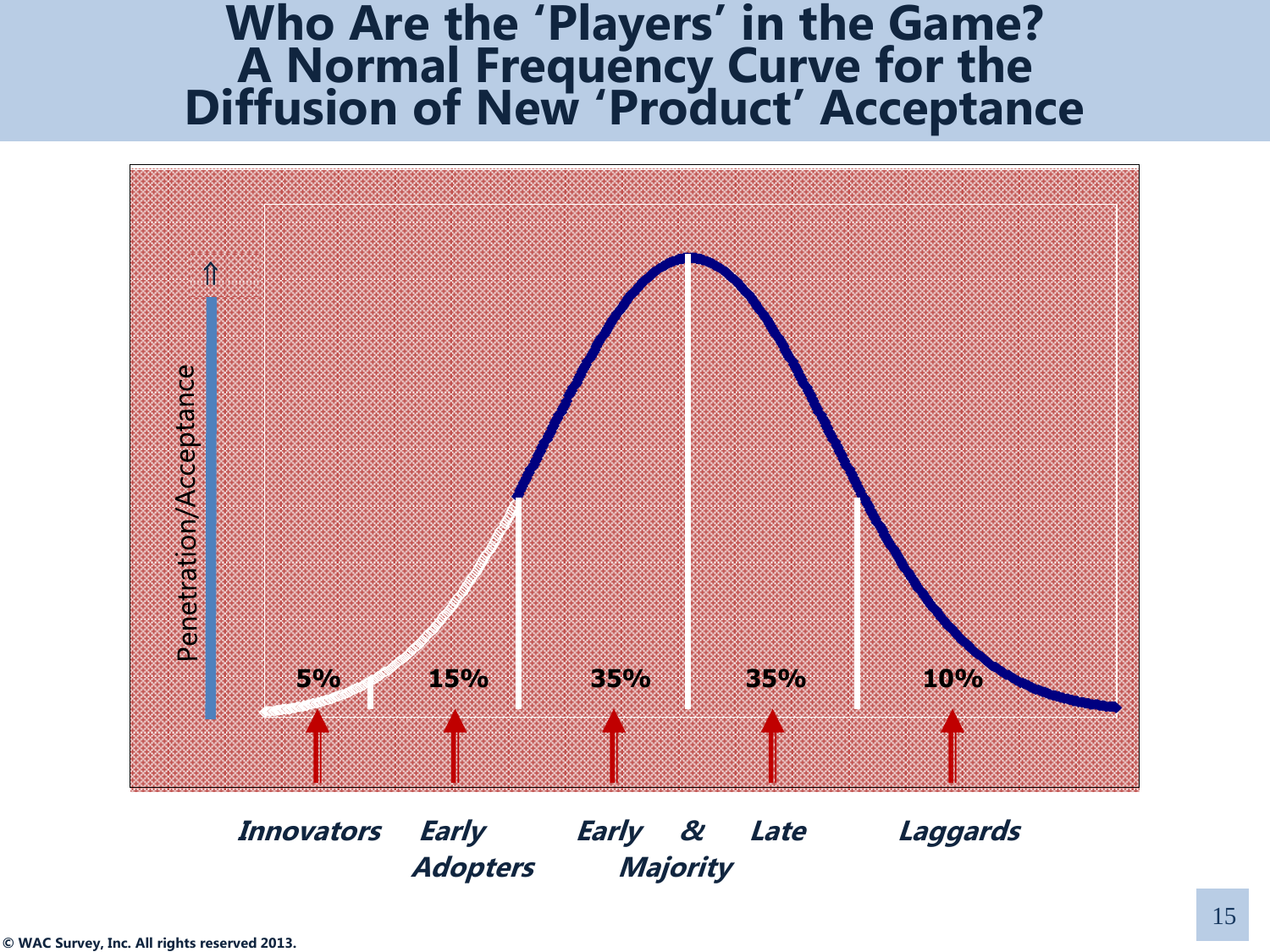### **The True 'Market Makers'**

**ON THE PRECEDING IDEA DIFFUSION CURVE, THE BULK OF ACCEPTANCE (E.G., 'SALES') COMES AFTER THE PRODUCT OR IDEA HAS BEEN ADOPTED BY THOSE CONSUMERS WILLING TO TAKE A CHANCE ON SOMETHING NEW.**

- Innovators and Early Adopters—typically representing 20% of a market—are the true market makers who create the environment in which the Early and Late Majority feel safe buying (into) the new product or idea.
- The sales that matter don't come until the extreme left part of the curve (Innovators and Early Adopters) is completely sold, even though the bulk of total overall sales come later on from the Early and Late Majority.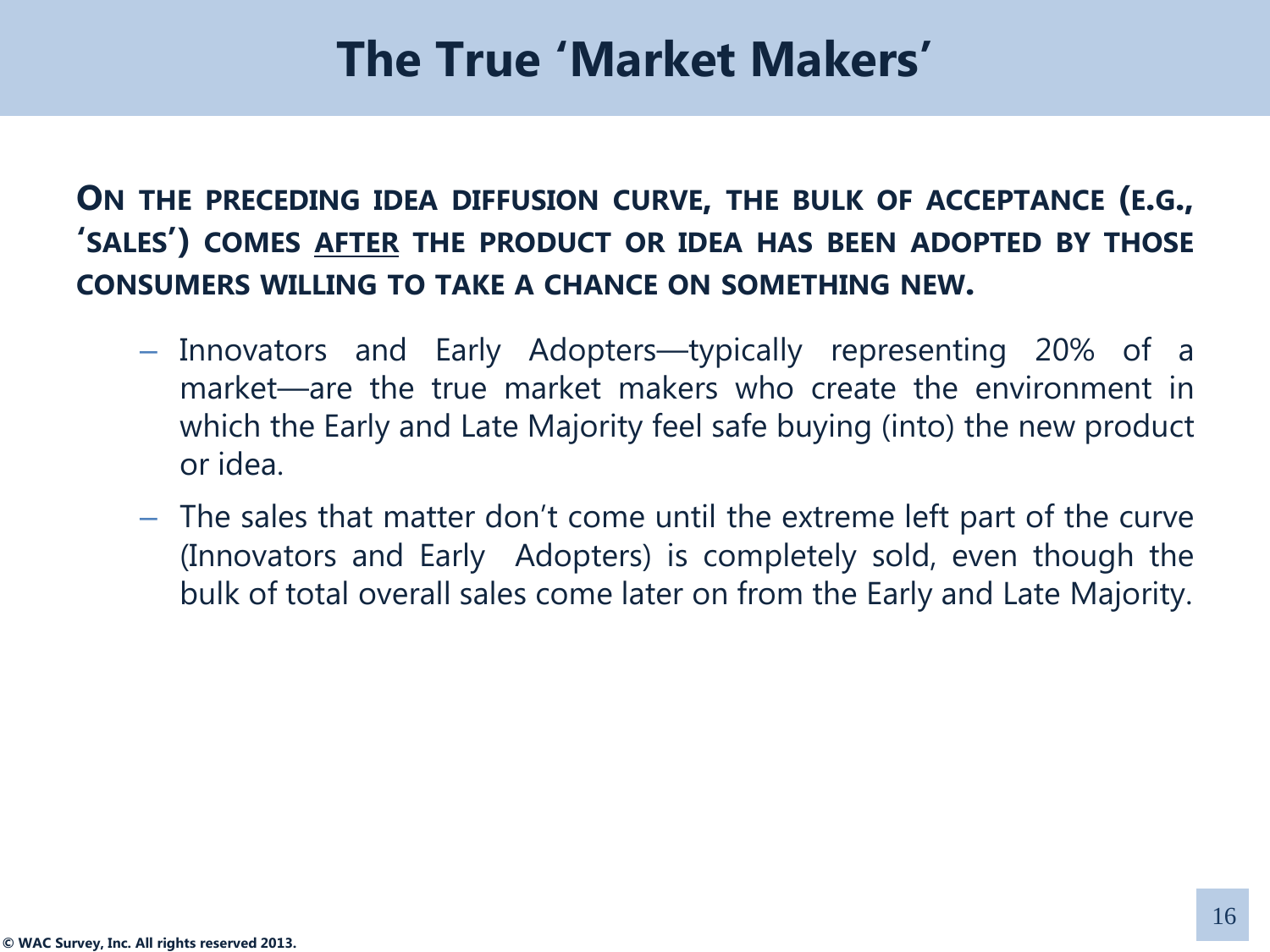# **Characteristics of the Five Segments**

- **THE VAST MAJORITY OF THE CURVE (EARLY, LATE MAJORITY AND LAGGARDS) IGNORES MOST MARKETING EFFORTS AT THE EARLIEST STAGES UNTIL THEY ARE CONVINCED THAT THE PRODUCT OR IDEA IS NOT A FAD. SUCCESSFUL NEW PRODUCTS, THE 'HITS', ARE MOST ACTIVELY SOUGHT BY INNOVATORS AND EARLY ADOPTERS SOON AFTER INTRODUCTION:**
	- Purchases and 'buy-in's are first made by **Innovators** who are the ones who like having something first. They might not even need the product; they just 'want' the satisfaction of being first. Innovators are the folks who sit in the front row at a fashion show, go to Internet World conferences and read edgy trade and consumer journals. They'll be among the strongest prospects for Moon travel.
	- **Early Adopters** are the group who actually benefit from using a new product or service, who want to maintain their edge over the rest of the population by seeking out the newest products and services. It could be a new online investment platform, or TV show, a new cosmetic or prepared home meal—but for any significant market, this segment is sizeable and willing to spend money at the earliest stage. And they are 'expert' and experienced relative to their niche categories, and are sought out by the other latter marketing groups for their opinions and reassurances.
	- The **Early and Late Majority** don't necessarily yearn for a new product or service that can be of benefit, but if enough of their peers try it and discuss it, these followers will come along
		- $\checkmark$  This group is keenly adept at ignoring marketing communications
		- $\checkmark$  They, especially those in the Late Majority, often ignore Innovators on the left side of the curve: they want protocols, systems, guarantees and safety that new products rarely offer. Many new products fail to reach this part of the curve. Products that do often succeed strongly will have passed their tests at the EA/I touch points
	- **Laggards** are always the last ones in. They are the ones who finally get around to buying a VCR when everyone else has moved onto DVD players. They don't use anything new until it's so old that what they had used is broken, obsolete, impractical, incongruent with existing networks or unavailable. They consider new items only when their current one is impossible to use or non-existent.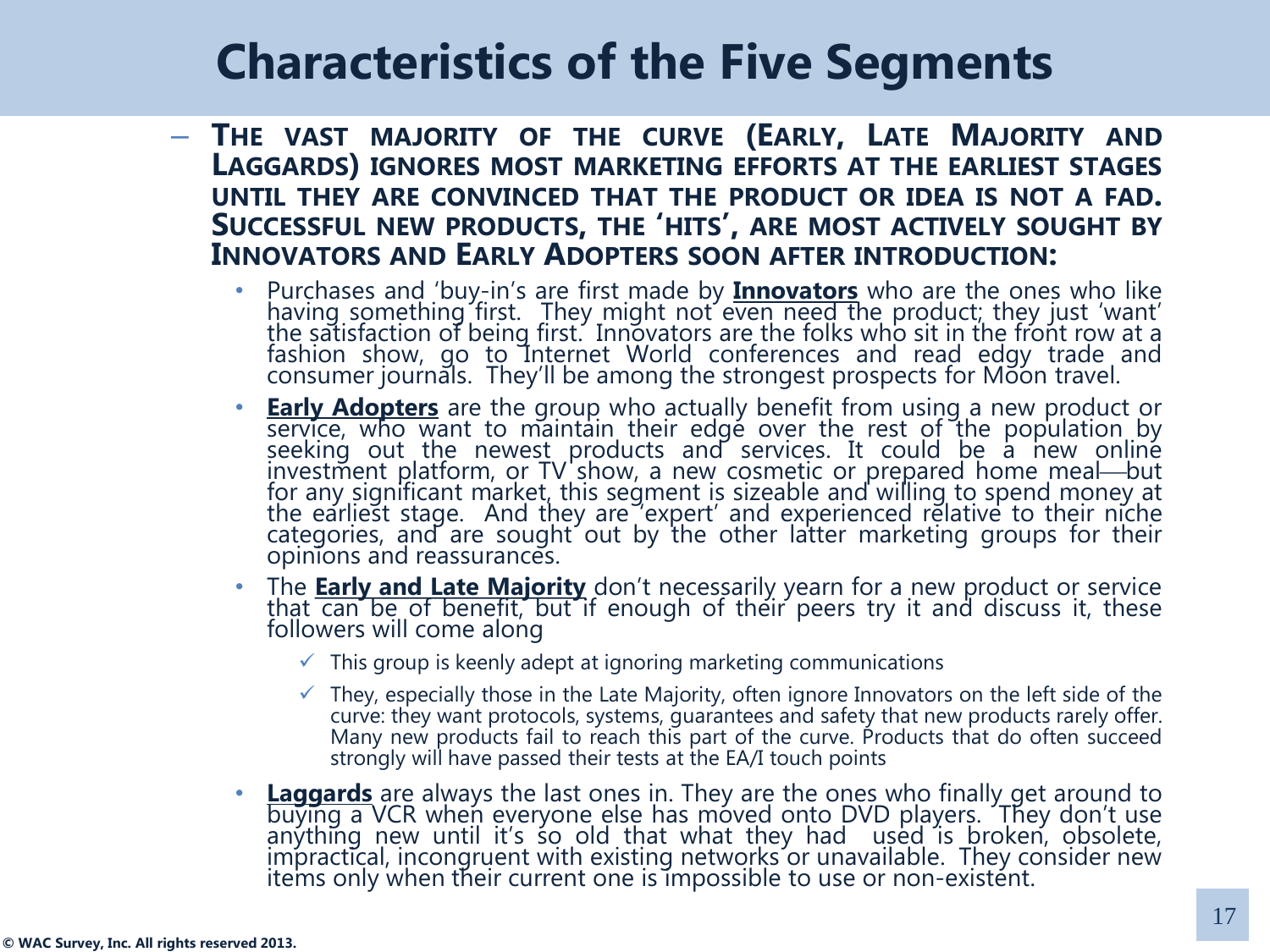## **Major Requirements for Producing 'Hits'**



Need to sell to those customers who seek new items, change, improvements, who have high unmet expectations, who are dissatisfied with their present brands, who are actively looking for what you sell.

• Offer products that are unique or 'remarkable' enough—but are flexible and attractive enough for Early Adopters to have an easy time spreading 'buzz' about and 'selling' the rest of the curve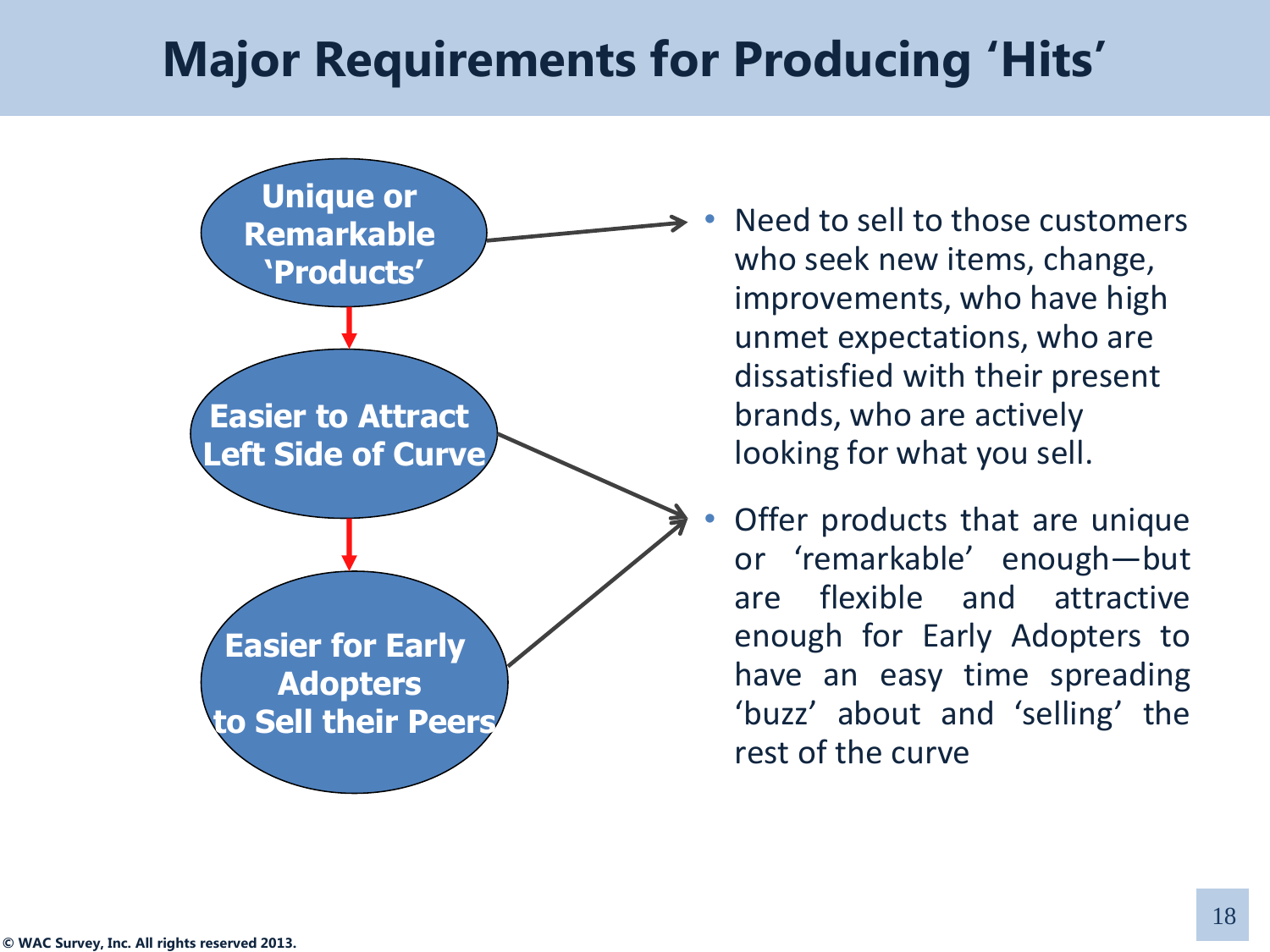### **Applications to EA/I® Panel Research**

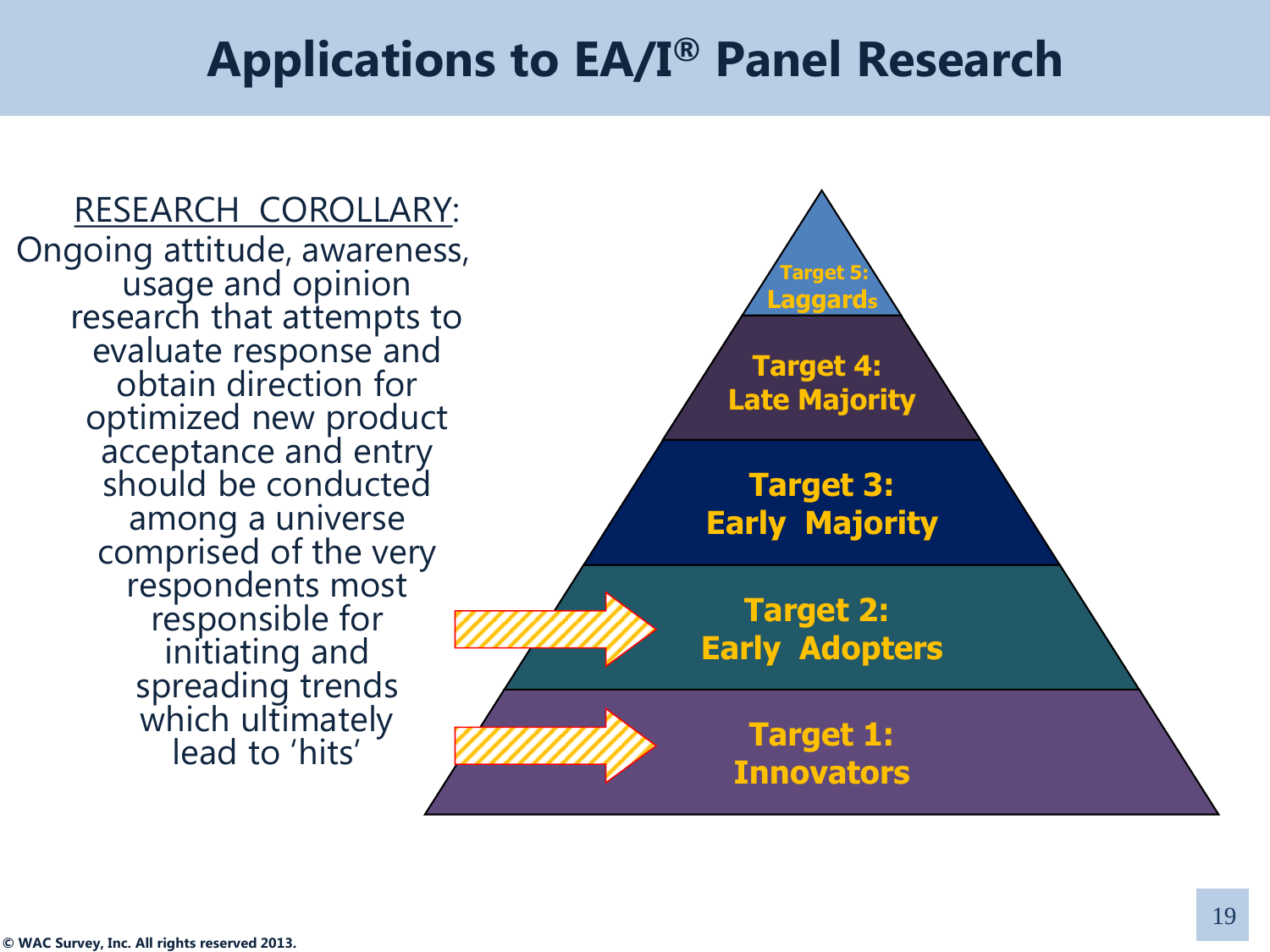- **E WACS'** EARLY ADOPTERS-**INNOVATORS PANEL IS THE PERFECT VEHICLE FOR OBTAINING THESE IMPORTANT RESPONDENTS FOR YOUR MOST CRITICAL NEW PRODUCT RESEARCH CONCEPT TESTING, PRODUCT TESTING AND EARLY STAGE TRACKING SURVEYS (AAU'S)FOR THESE 48 PRODUCT AND SERVICE CATEGORIES:**
	- <sup>o</sup> Product and service categories represented:
		- 1. Technology
		- 2. Mobile and telecom
		- 3. Packaged goods
		- 4. Home entertainment
		- 5. Photography
		- 6. Sports and Leisure
		- 7. Sports attendance, season ticket holding, 'fandom'
		- 8. All food-beverages including home food preparation, gourmet
		- 9. Confectionary
		- 10. Alcoholic beverages, including wine and spirits
		- 11. Tobacco products
		- 12. Health aids, pharmaceuticals
		- 13. Restaurants, fast food chains
		- 14. Beauty
		- 15. Financial Services: banking, investing, insurance, credit cards, loans, mortgages
		- 16. Health and nutrition
		- 17. Airlines
		- 18. Analgesics, headache remedies
		- 19. Dental products, services
		- 20. Men's grooming, skin care
- **© WAC Survey, Inc. All rights reserved 2013.**
- 21. Pet foods/snacks
- 22. Automotive
- 23. Auto after parts, DIY products
- 24. Power tools
- 25. Motorcycles
- 26. Boating
- 27. Home appliances
- 28. Home cleaners
- 29. Fashion and accessories (men's and women's)
- 30. Sports clothing, shoes, accessories
- 31. Travel
- 32. Hotels, luxury spas
- 33. Health and fitness products, memberships
- 34. Sporting goods
- 35. TV viewing: program viewership
- 36. Movie going: films attended
- 37. Other pop culture: music, magazines, theatre, online
- 38. Education, home, online studies
- 39. Greeting cards
- 40. Shipping, postal
- 41. Home security, ID Protection, Fire and Burglary protection
- 42. Personal services: Tax preparation, credit reporting
- 43. Memberships: e.g., AARP, AAA
- 44. E Commerce practitioners, plus, extent of online and mobile pathway brand decisionmaking, browsing, comparative shopping, purchasing.
- 45. Retail outlets shopped (retail, web)
- 46. Energy: batteries, bulbs
- 47. Energy: gasoline
- 48. Web services, providers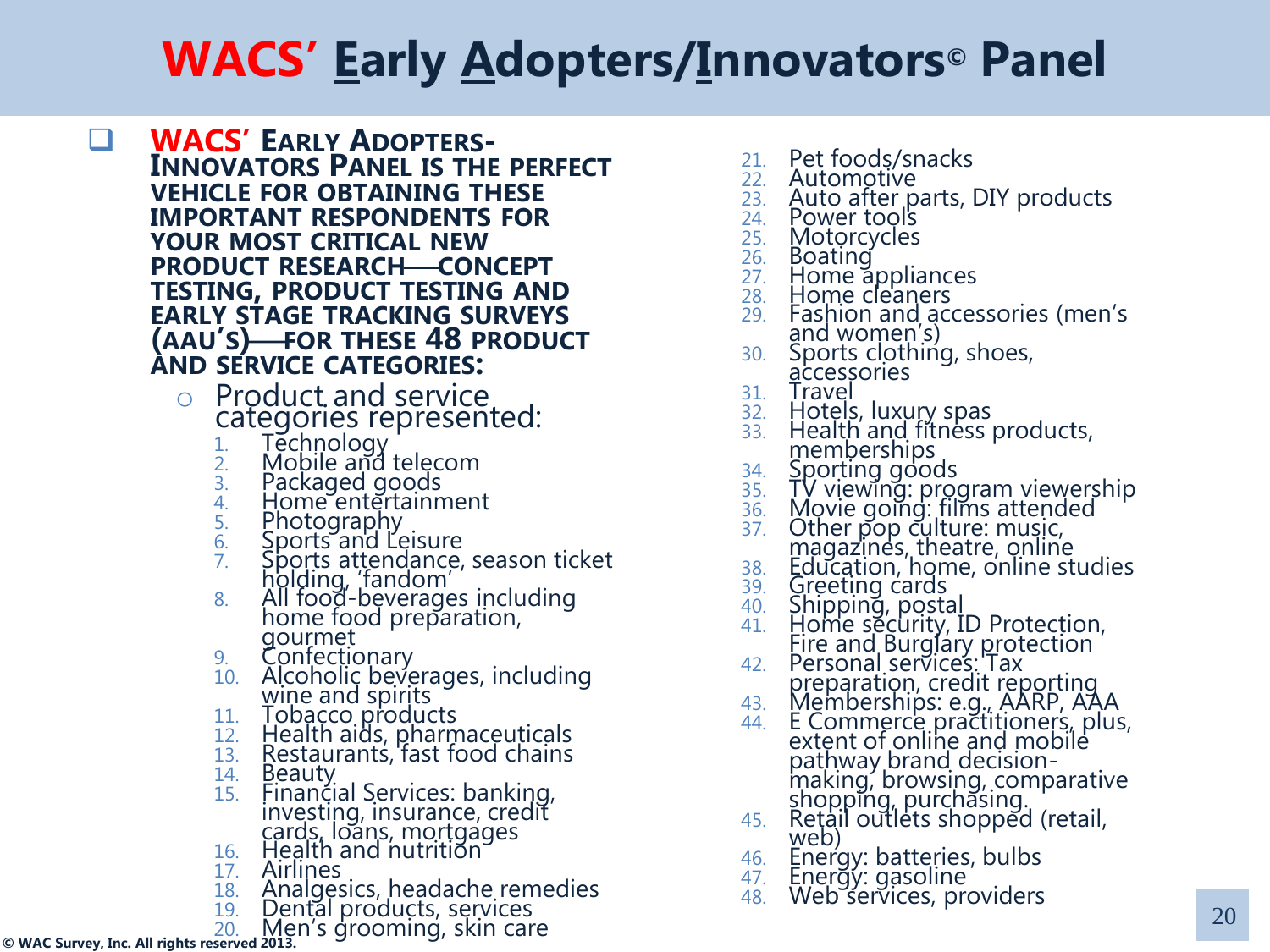#### **WACS' EARLY ADOPTERS/INNOVATORS PANEL**

- WACS Insights & Strategy U.S. Panel of Early Adopters Innovators offers extensive online and offline coverage of consumers across 46 major product and service categories.
- We are able to link to multiple sources—from panels to social media to affiliate partners to online communities—thereby providing every opportunity to drive consumer targets to our surveys.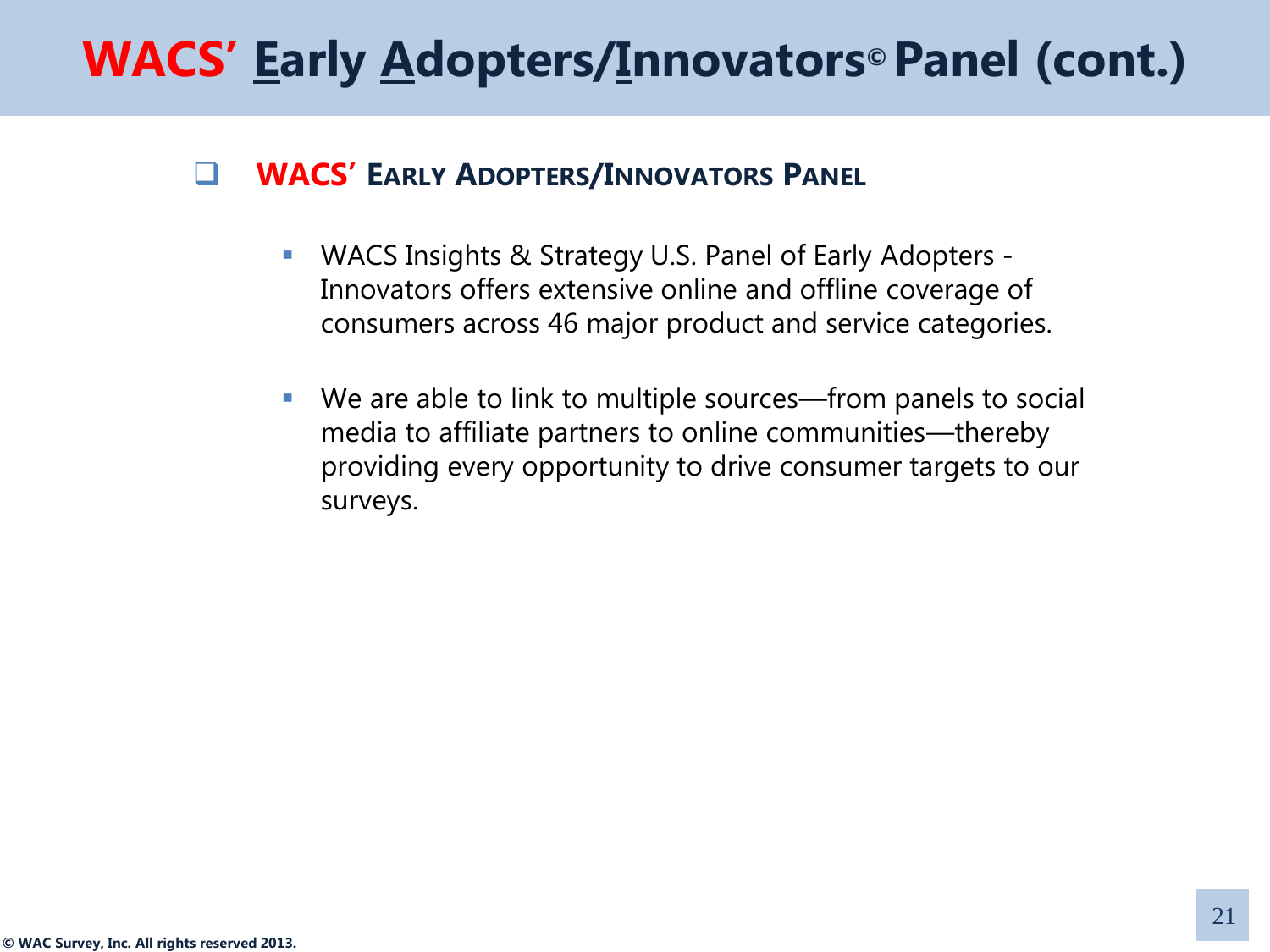#### **WACS' EARLY ADOPTERS/INNOVATORS PANEL**:

- $\checkmark$  You can reach any early adopter/innovator target you need,
- Rigorous sampling processes, so you know your sample is fully representative,
- $\checkmark$  The widest variety of selection options, so you can match your sample to the most stringent research requirements,
- $\checkmark$  Online and offline modes, so you can access every audience, even those who are not web receptive,
- $\checkmark$  The strictest quality standards, so you benefit from proven processes for strengthening data integrity, verifying and de-duping respondents and balancing sample,
- A full range of support services, so you have a one-stop resource for programming and hosting, data processing, coding, weighting, tabulation and database appending,
- Expert consultative guidance, so you can call on our senior methodologists to fine-tune your questions and approach,
- $\checkmark$  Delivers complete and diverse access to consumers, with research participants from 72 countries and 28 proprietary panels across the globe,
- $\checkmark$  We are able to reach all consumers—even those who would never join a panel—wherever they are on the web,
- $\checkmark$  Whatever the source, respondents' participation is tracked and recorded, just as if they were on a panel. You benefit from both the wide reach of the internet and the tight sampling controls of managed panels—in one integrated solution.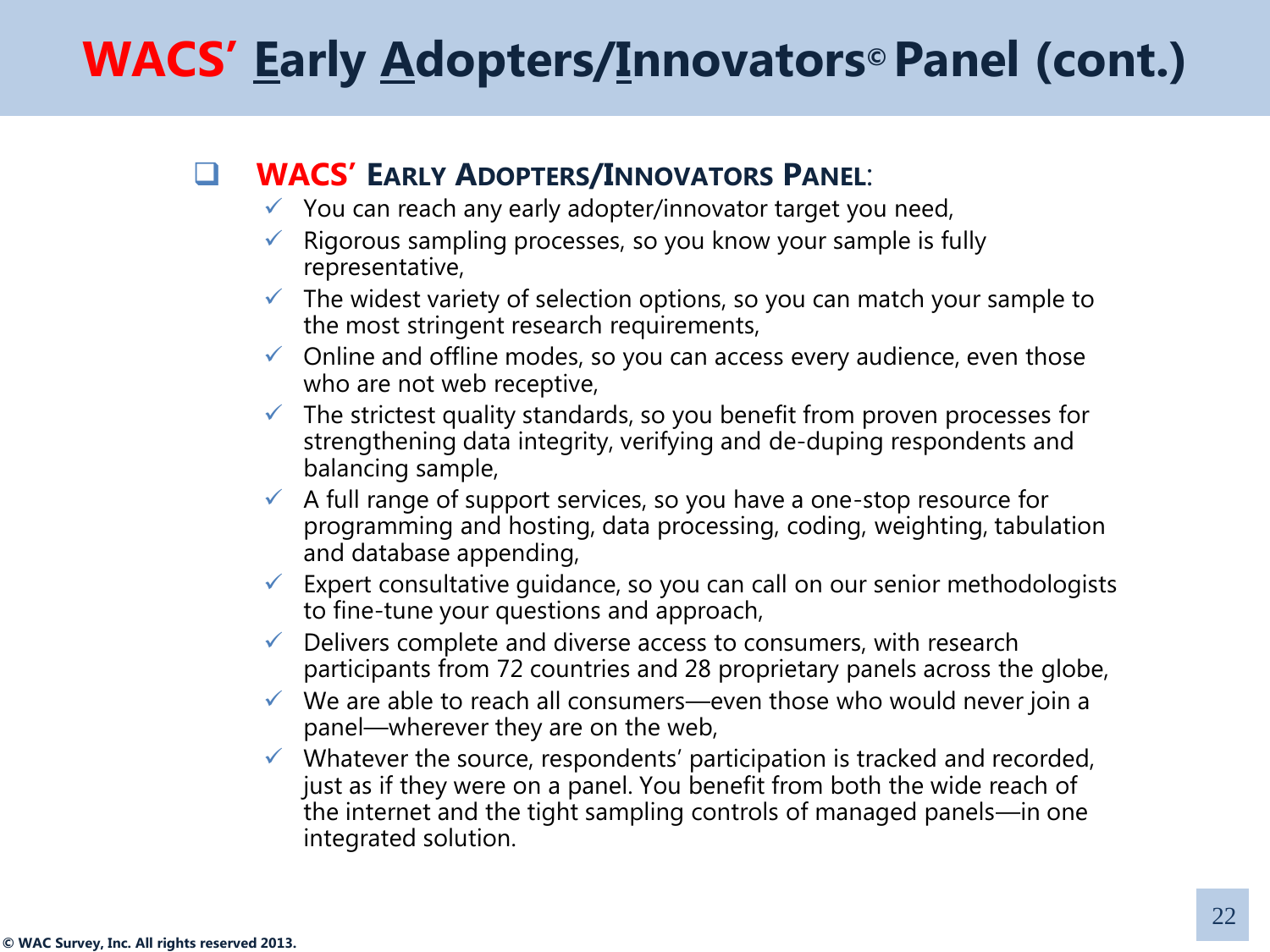#### **WACS' EARLY ADOPTERS/INNOVATORS PANEL**:

- $\checkmark$  In addition to online access, we can reach your targets through a full range of offline modes—including landline phone, mobile/wireless, address-based sampling and mixed access. We create the right research program to drive every audience however hard to reach—to our surveys.
- $\checkmark$  Expert consultancy to guide you with the latest insights into everything from questionnaire design to field times to respondent communications,
- $\checkmark$  Strict processes for verifying respondents and protecting data integrity, including:
	- o digital fingerprinting…
	- o matches against third-party databases…
	- o traps to uncover geo-IP violations…
	- o real-time dynamic profiling…
	- o timestamps to flag "speeders"…
	- o checks to identify "straightliners"…and
	- o quality control questions to reveal those not paying attention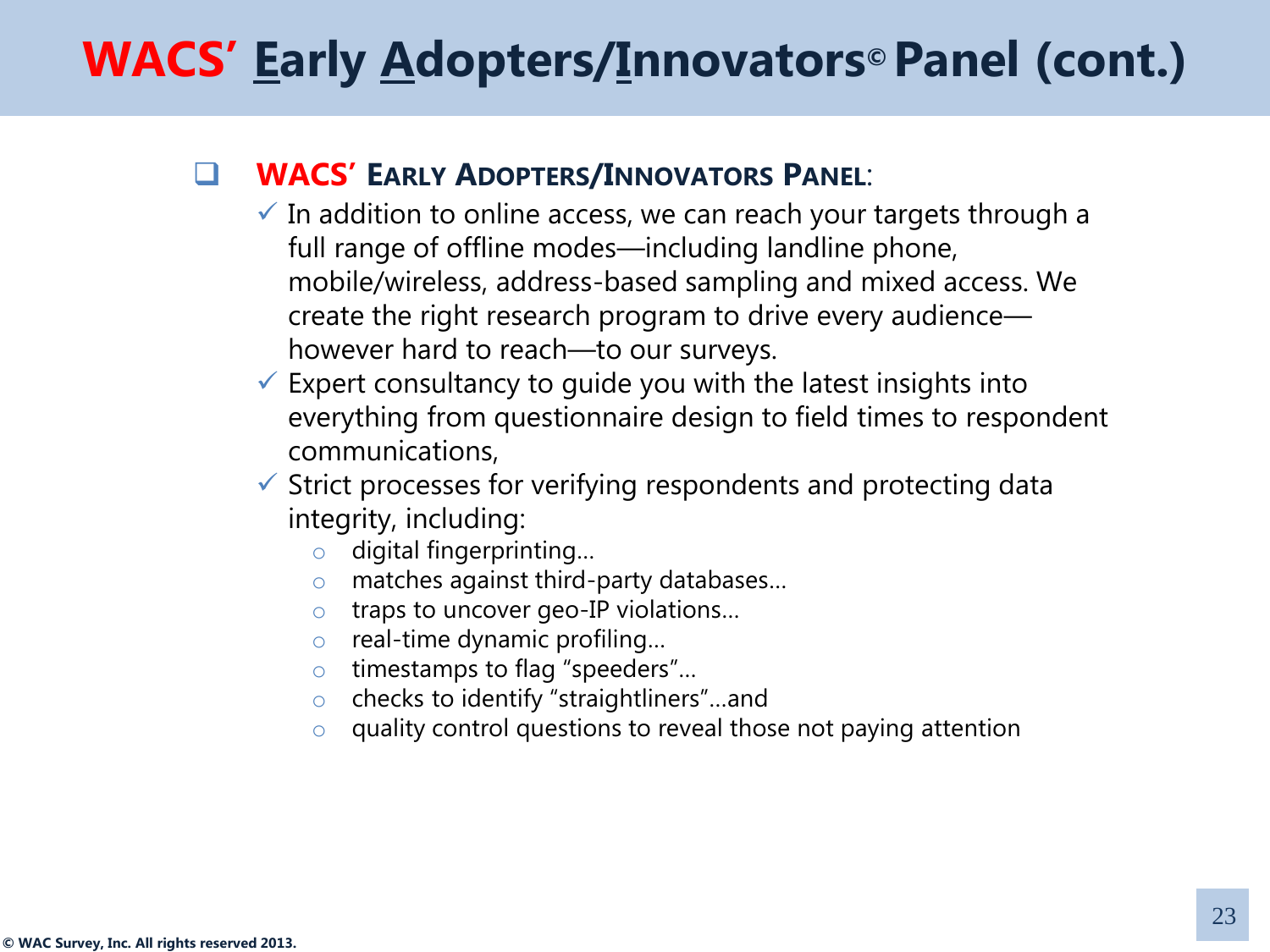#### **WACS' EARLY ADOPTERS/INNOVATORS PANEL**:

- $\checkmark$  Broad global reach, with the consistent approach to support multiprojects—and the local knowledge to ensure cultural appropriateness and flawless translations,
- $\checkmark$  High standards of sampling science, with methodological rigor applied to every aspect of every job, including:
	- o selection techniques…
	- o stratification and targeting…
	- o geographic and demographic allocations…
	- o reward programs…
	- o contact methods…and
	- o panel management programs
- $\checkmark$  The full spectrum of interview modes, including online, phone, mobile/wireless, address-based sampling and mixed access,
- $\checkmark$  A complete range of value-add support services, including programming and hosting, coding, data processing,
- $\checkmark$  Weighting, tabulations, database appending, real-time reporting and customized dashboards.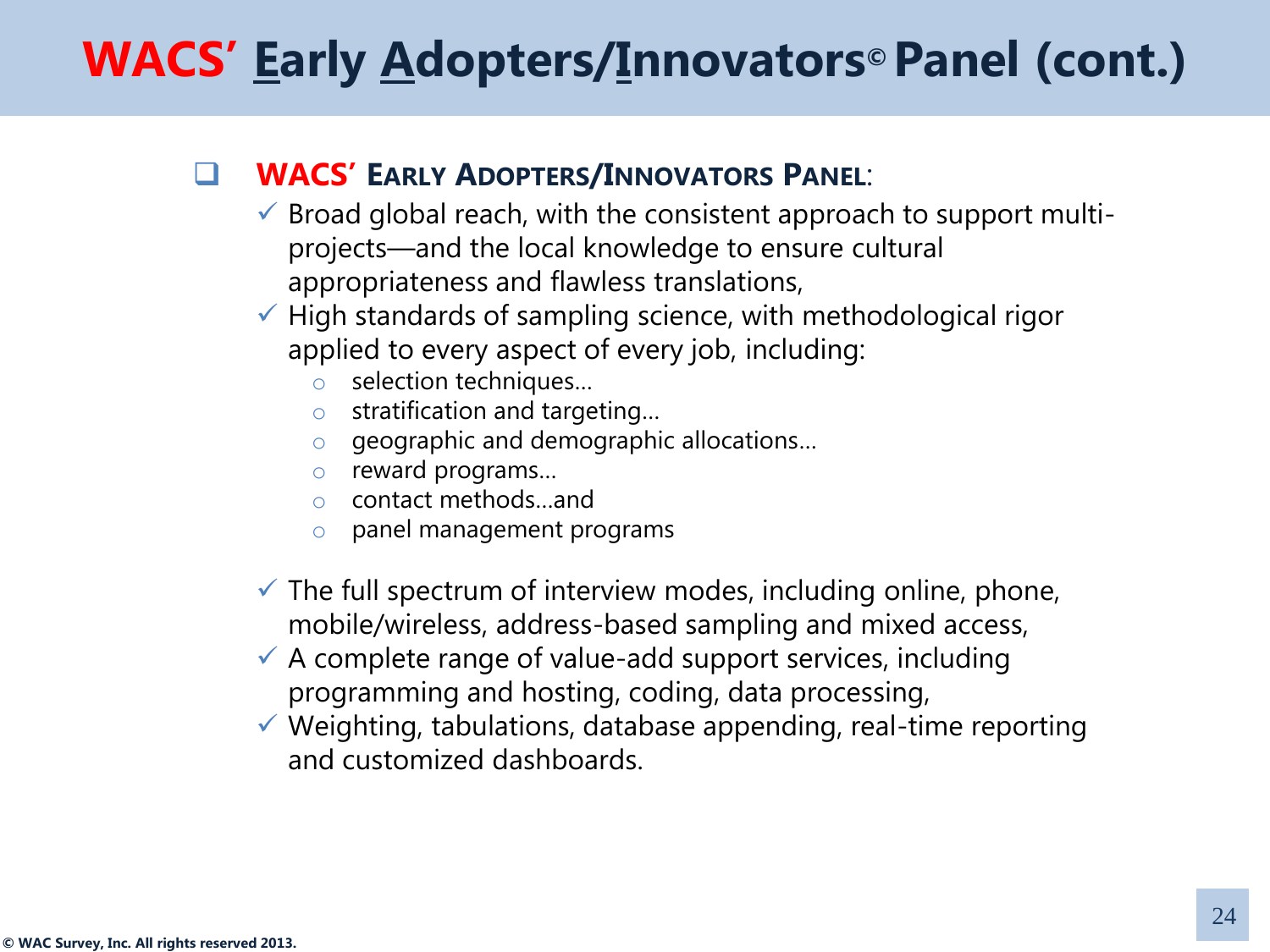#### **WACS' EARLY ADOPTERS/INNOVATORS PANEL: RECRUITMENT AND MAINTENANCE**

- $\circ$  In building proprietary panels, WACS employs a broad, multisourced online approach. Respondents are recruited using thousands of sources, including banner ads, pop ups and messages on web sites encouraging people to give their opinion, with incentives including a chance to win prizes or other rewards. Recruitment messages are tailored to the population being recruited, and to the interests of the web site where the message is displayed.
- o WACS Insights & strategy reaches out to thousands of recruitment sources with the belief that this broad, allencompassing approach is the best way to achieve maximum representation within online panels. Research has shown that there are many motivations for taking surveys, including a desire to win prizes or receive a small payment, the chance to speak out and have their voice heard, or the enjoyment of taking surveys as an online activity. Broad recruitment ensures best representation of demographics and psychographics.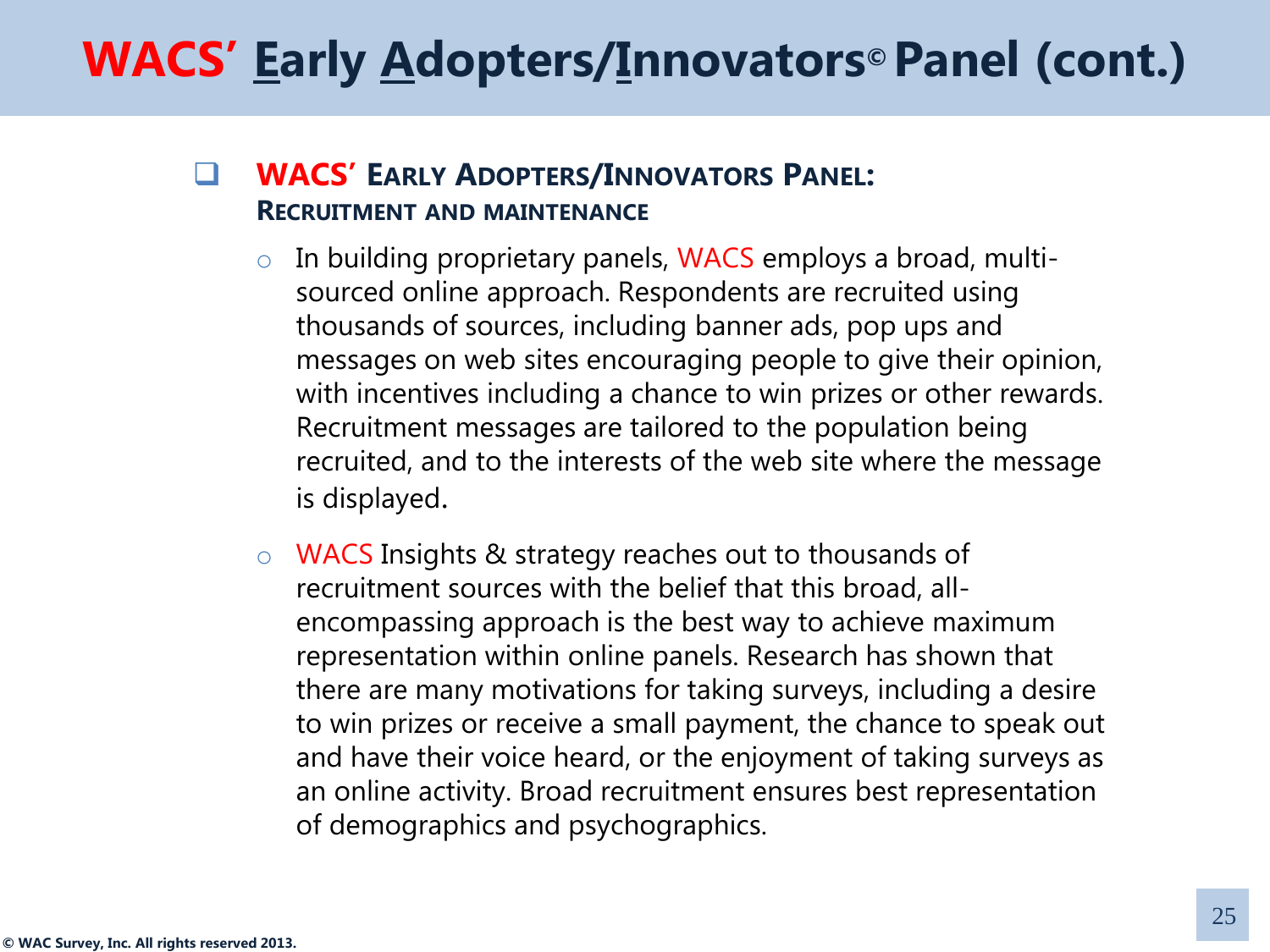#### **WACS' EARLY ADOPTERS/INNOVATORS PANEL: RECRUITMENT AND MAINTENANCE**

- o Although WACS reaches out to offer panel membership as broadly as possible, and anyone can apply to join the panel, not everyone's application is accepted. A wall is built around the panel to ensure that any panelist whose application to join is accepted, is likely to answer surveys carefully and truthfully.
- $\circ$  Respondents are not paid to join the panel, and WACS is vigilant, employing numerous quality checks in an effort to identify potentially poor quality respondents to prevent them from joining or remaining on panels.
	- $\checkmark$  In the US for example, members must provide a full, accurate postal address, and although some prizes are awarded electronically, respondents will only receive a payment for a survey via a check mailed to the address they gave upon joining.
	- $\checkmark$  Panel management practices involve multiple continuous checks on respondent data to ensure that online samples provide the most accurate data possible and that members answer surveys carefully, accurately and conscientiously.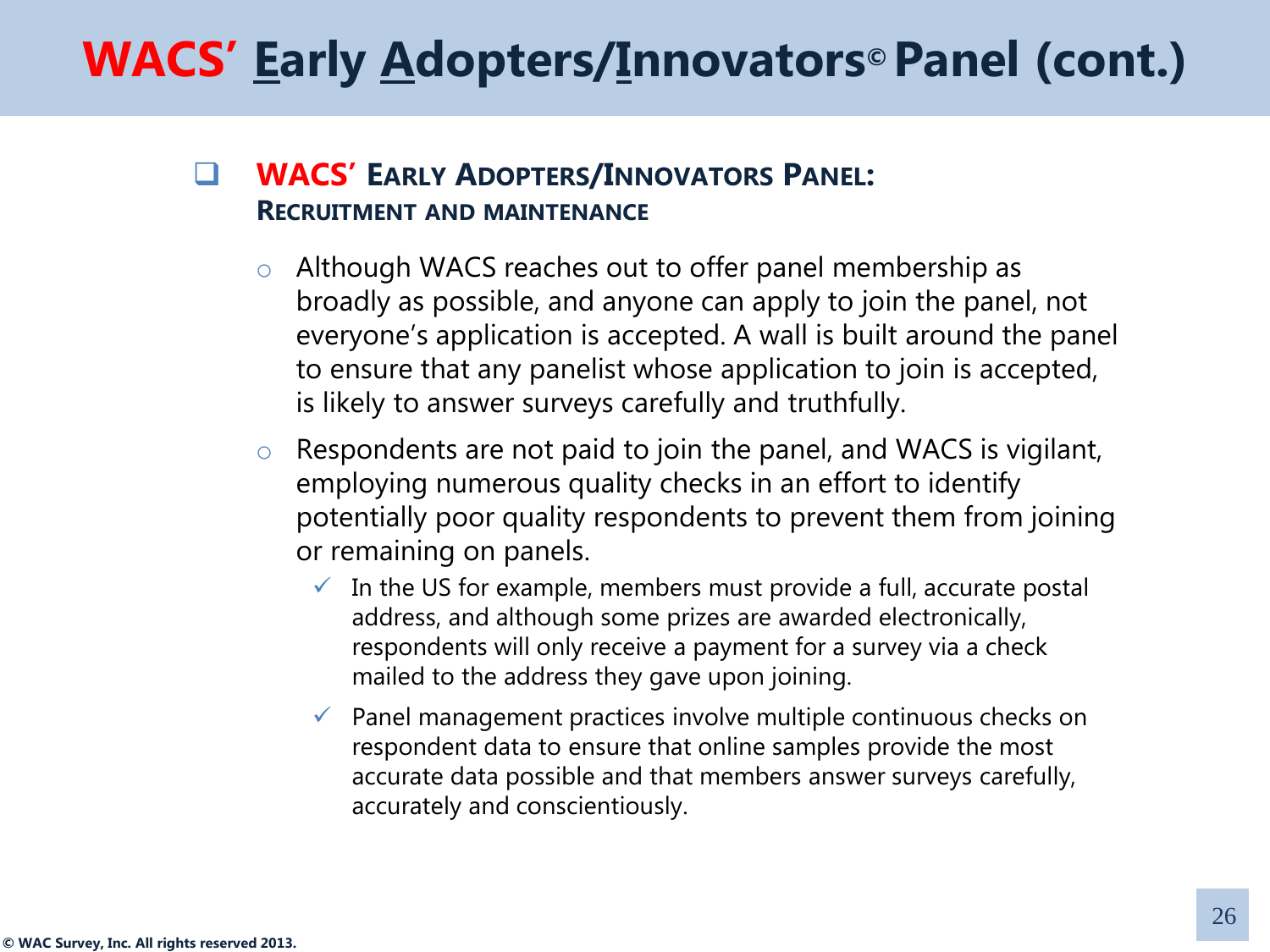### **WACS' EARLY ADOPTERS/INNOVATORS PANEL:**

#### **RECRUITMENT AND MAINTENANCE**

- WACS updates all profile data in real time.
- In addition to demographic and household information, WACS offers thousands of screening selects, providing information on multiple categories.
- Maintaining the highest privacy and data protection standards creates an environment of trust for panelists which results in the highest quality research data possible.
- While, for many, the definition of an active panelist is "a panel member who has participated in at least one survey if requested and has updated his/her profile data, or has registered to join the access panel within the last 12 months," WACS rules for active participation are more stringent.
- Using the more lax definition, panel sizes would be considerably larger, but not necessarily more impactful.
- Attrition is a natural part of the ongoing health of a participant community. However, WACS works continually to maintain an acceptable level of attrition by streamlining response and communication processes and by improving the participant experience.
- Panelists are removed from panels, based on where they are located and how long it has been since they last took a survey. In North America, people who join the panel but do not respond to a survey invitation in 2 months are removed from the panel. Those who have responded to a survey at one time but have not responded within the past 6 months in North America, Europe and Latin America, and the past 9 months in Asia and Oceania, are removed from the panel. This stringent policy ensures that we continue to refine our communities so that an ever-growing percentage of members are active participants.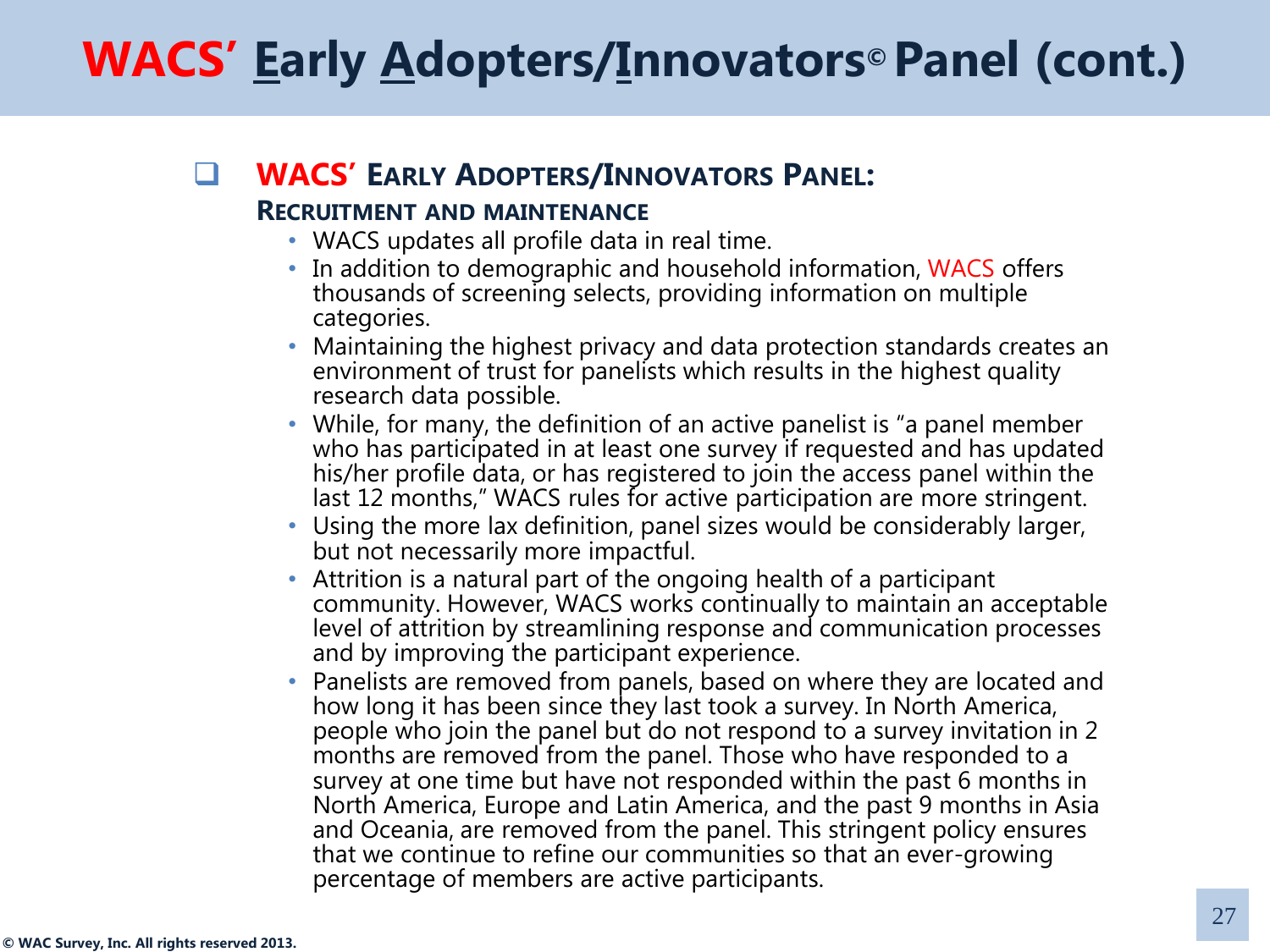#### **WACS' EARLY ADOPTERS/INNOVATORS PANEL:**

#### **IDENTIFICATION AND SCREENING OF EARLY ADOPTERS/INNOVATORS**

- Those wishing to join our panel must undergo a battery of screening questions to confirm their early adopter/innovator status. The battery itself was developed in 2002 through a series of consumer and B2B research studies, then validated and refined. Prospective panel members scale-rate, then are scored on the following Early Adopter/Innovator eligibility criteria for those product and service categories for which they indicate current active purchase and engagement:
	- $\checkmark$  Viz., whether and the extent to which:
		- They are consulted, asked for advice regarding newest brands, products, services
		- They consider themselves to be 'ahead of the curve' when it comes to newest genres, brands
		- They are usually the FIRST within their 'tribe' to buy, try new products, brands
		- They usually purchase the newest and latest regardless of cost
		- Learning about new products, services, brands is exciting to them
		- They try newest brands because it insures they are getting the latest and most up-to-date
		- They feel 'left out' if they're not quick to own newest items/services
		- Newest products and services most often 'give them what they want'
		- They make it a habit to keep up-to-date on what's new, what is the latest
		- They see new products and services as making their lives 'more convenient'
		- Being seen as the 'go-to' mentor regarding new products and services makes them 'feel good' and provides other psychic, intangibles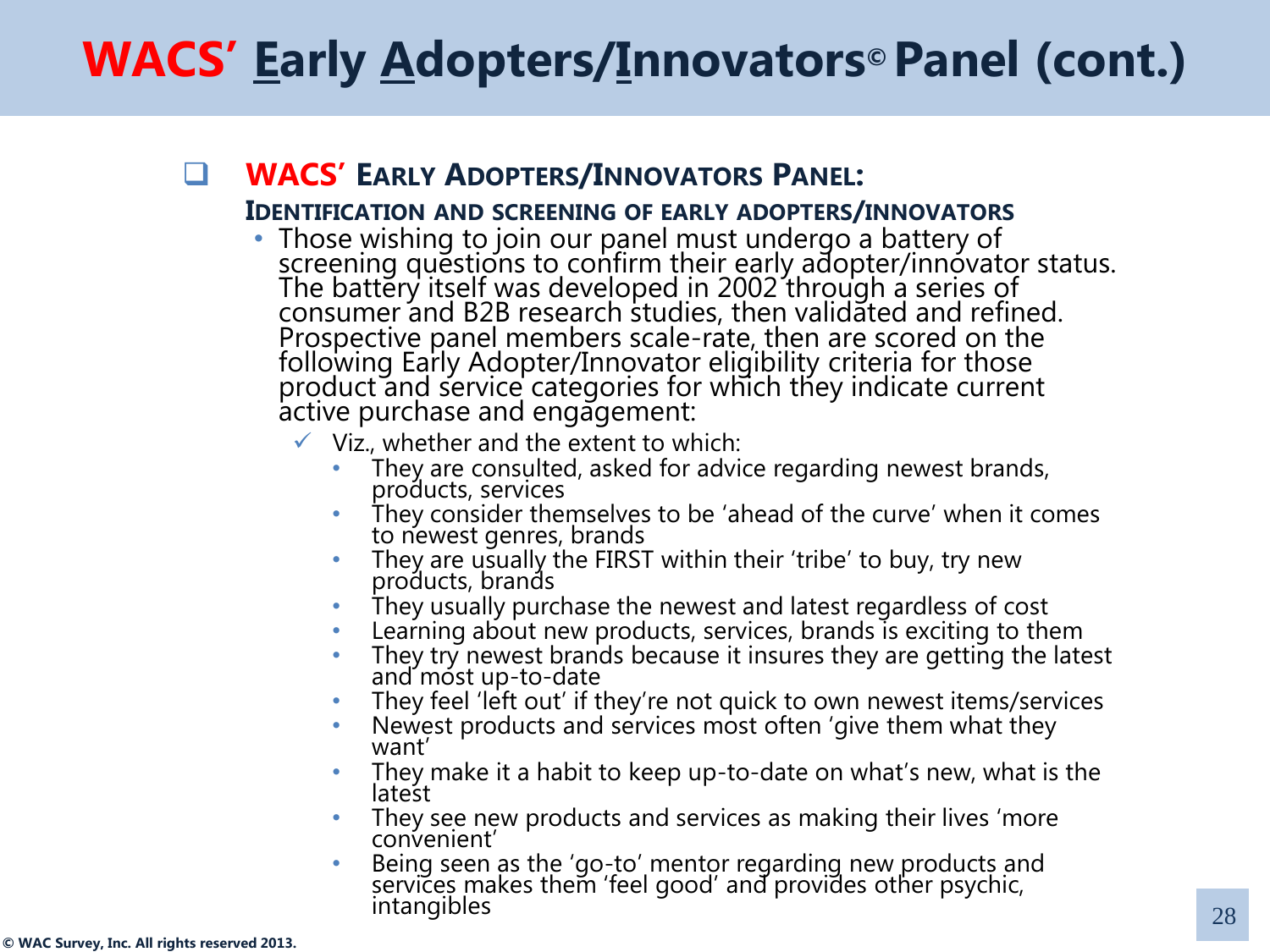#### **WACS' EARLY ADOPTERS/INNOVATORS PANEL ACTIVE PANEL SIZES**

- Europe (Austria, Belgium, Denmark, Finland, France, Germany, Ireland, Italy, Netherlands, Norway, Poland, Spain, Sweden, Switzerland and UK): 697,231 households
- North America (US and Canada): 924,469 households
- Latin America (Argentina, Brazil and Mexico): 266,632 households
- Asia (China, Hong Kong, Japan, Singapore, South Korea and Taiwan): 210,227 households
- Oceania (Australia and New Zealand): 101,871 households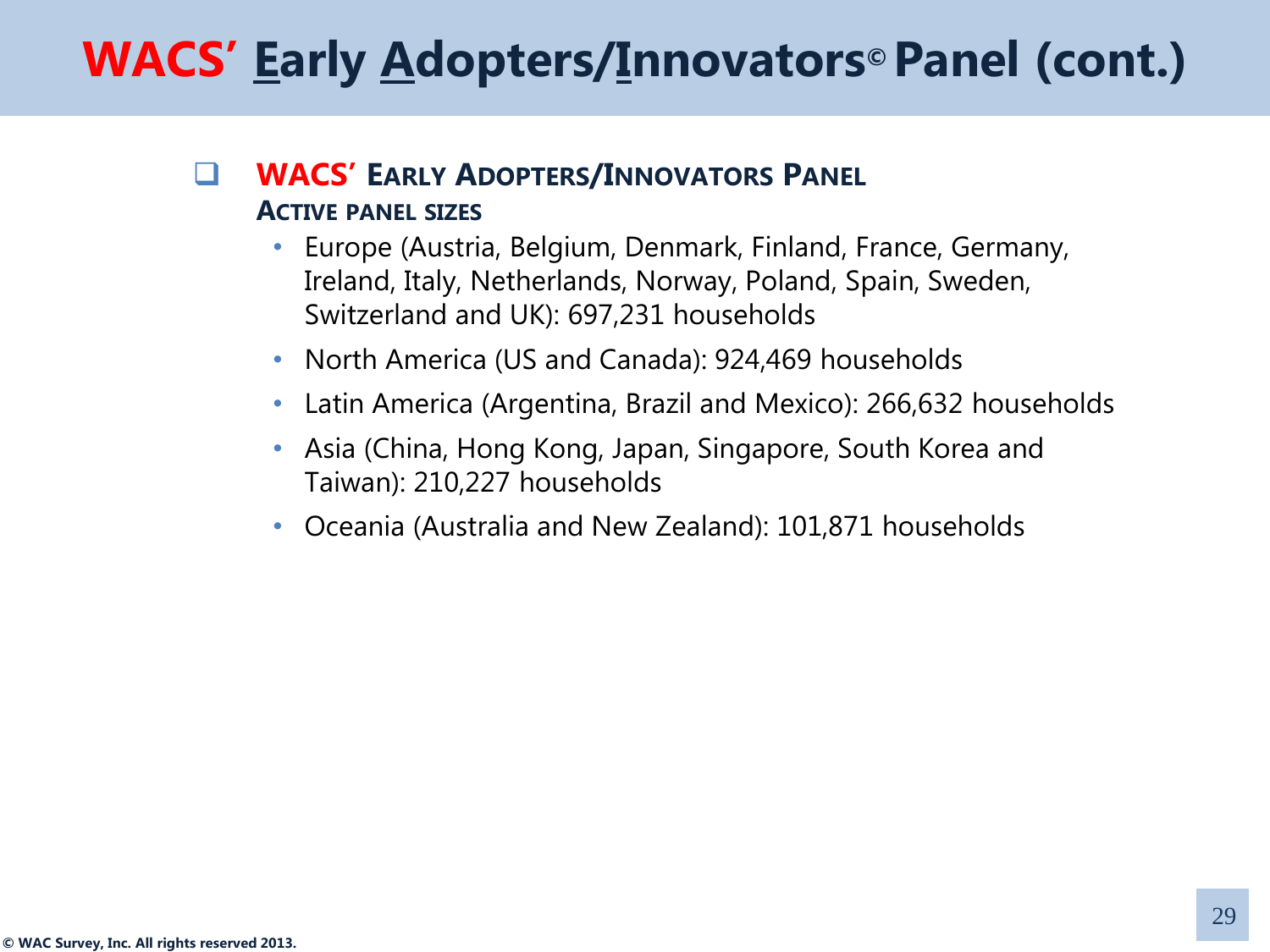- **U** WACS' EARLY ADOPTERS/INNOVATORS PANEL **USES: ONLY IN CONJUNCTION WITH FULL SERVICE CUSTOM SERVICES CONDUCTED BY WACS**
	- Concept testing, Product Line Optimization Studies
	- Conjoint Studies
	- Product testing
	- Tracking (Brand, ad effectiveness, impact of 'viral marketing' efforts, awareness and usage, satisfaction, social attitudes and issues)
	- Market segmentation, competitive intelligence
	- Promo/ad testing (online exposure of test ads, promos)
	- TV Program testing (online exposure of programming)
	- Strategic studies
	- 'Buzz' or public opinion measurement
	- Newsworthy polls for editorial purposes
	- Ad sales studies
	- Web usability tests
	- Online focus groups